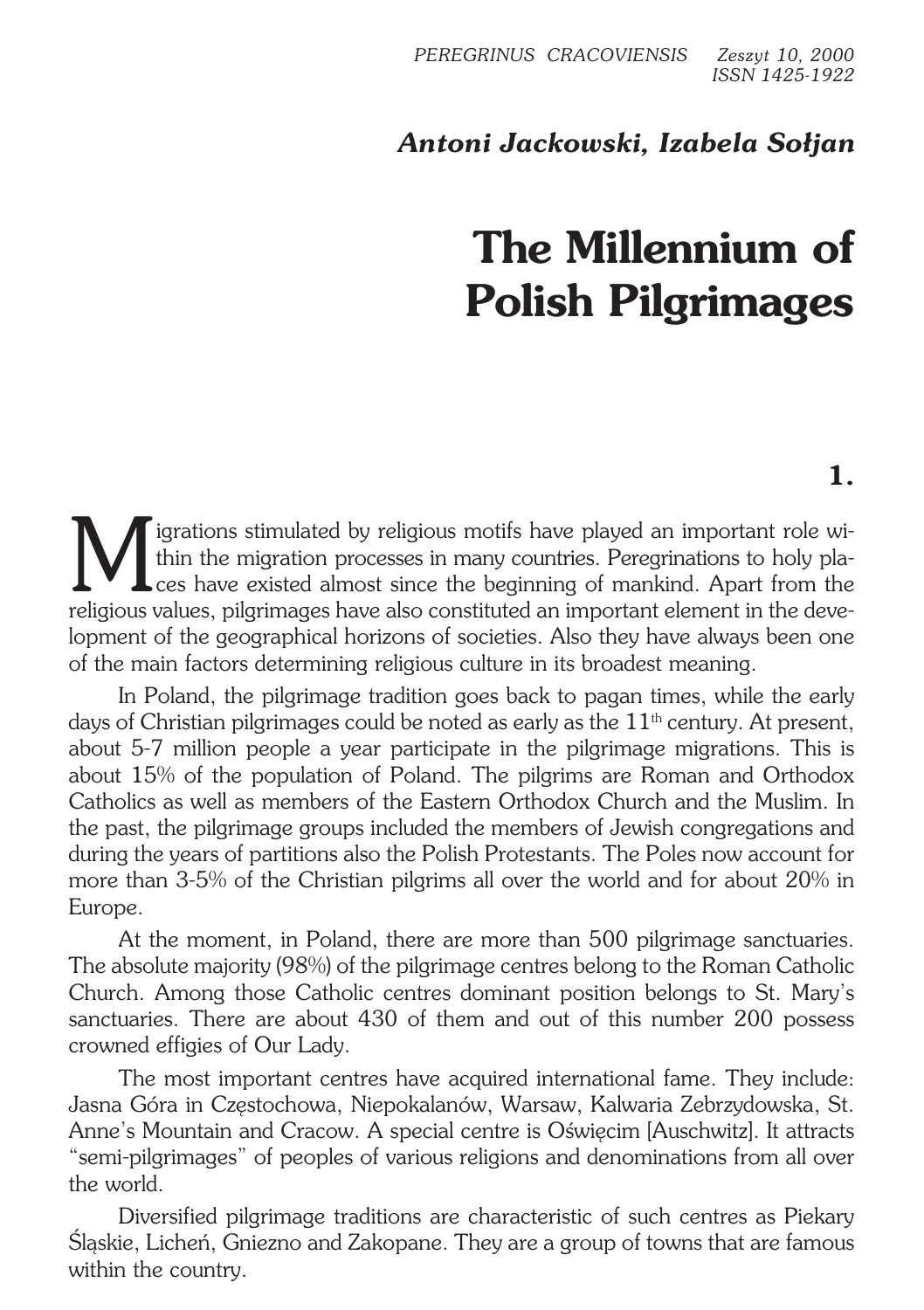There is also a group of 25 supra−regional sanctuaries that are famous in seve− ral dioceses. The best known of them are: Bardo Śląskie, Wambierzyce, Trzebnica, Ludźmierz, Tuchów, Kalwaria Pacławska, Kodeń, Leśna Podkowa, Gietrzwałd, Święta Lipka, Wejherowo, Swarzewo, Święty Krzyż, Dukla and Kałków−Gdów.

The group of regional centres consists of almost 135 sanctuaries. There are also 330 local ones.

The main pilgrimage centre is Jasna Góra, while Kalwaria Zebrzydowska is considered to be the second most important. Since the early 1970s, the status of Niepokalanów has become more prominent. It is a pilgrimage centre devoted to the worship of Virgin Mary and a Franciscan friar, St. Maximilian Kolbe. In the 1980s, Warsaw became a special pilgrimage and patriotic centre.

 The pilgrimages to Cracow have traditionally stemmed from the worship of the martyred bishop, St. Stanislaus, the patron of Poland, as well as from the wor− ship of St. Jadwiga and the cult focusing on the shrine of Christ's Passion in Mogiła. In the recent years, however, most religious visits have been connected with the Sanctuary of Divine Mercy in Łagiewniki and the worship of blessed (1993) Faustyna Kowalska. In June 1997, Pope John Paul II made a pilgrimage to that sanctuary.

For centuries St. Anne's Mountain has been regarded as a Holy Mountain by the inhabitants of Silesia, especially in the Opole region. An increased number of pilgrims has been observed there since June 21 1983, the date of Pope John Paul II's peregrination to the sanctuary on St. Anne's Mountain. The visits of pilgrims from abroad were notably more frequent in the 1990s.

The most prominent roles among the national centres play Licheń and Piekary Śląskie. Because of the constantly increasing pilgrimage movement, Licheń is refer− red to as the "New Częstochowa" or the "Częstochowa of the North." A sudden and intensive development of pilgrimages has been noted for the last fifteen years. An− nually, Licheń is visited by about one million of pilgrims.

The pilgrimage of men to Piekary Śląskie is particularly important. It takes place on the last Sunday of May (500,000−600,000 people). Since the late 1970s there has been observed a constantly growing number of workers' pilgrimages from all over Poland.

Gniezno attracts several hundred thousand pilgrims and religious tourists. The celebrations connected with the millennium of St. Adalbert's death, which were pre− sided over by John Paul II, in June 1997, had an immense impact on the development of Gniezno as a pilgrimage centre. During those celebrations a historic me− eting of the Pope and the leaders of the countries of Central Europe took place in Gniezno.

At this point one should also mention some very special pilgrimages of the Polish people who wandered to various places in order to meet John Paul II during his Apostolic Journeys to our homeland, in the years 1979, 1983, 1991, 1995, 1997 and 1999. The major celebrations connected with the presence of the Pope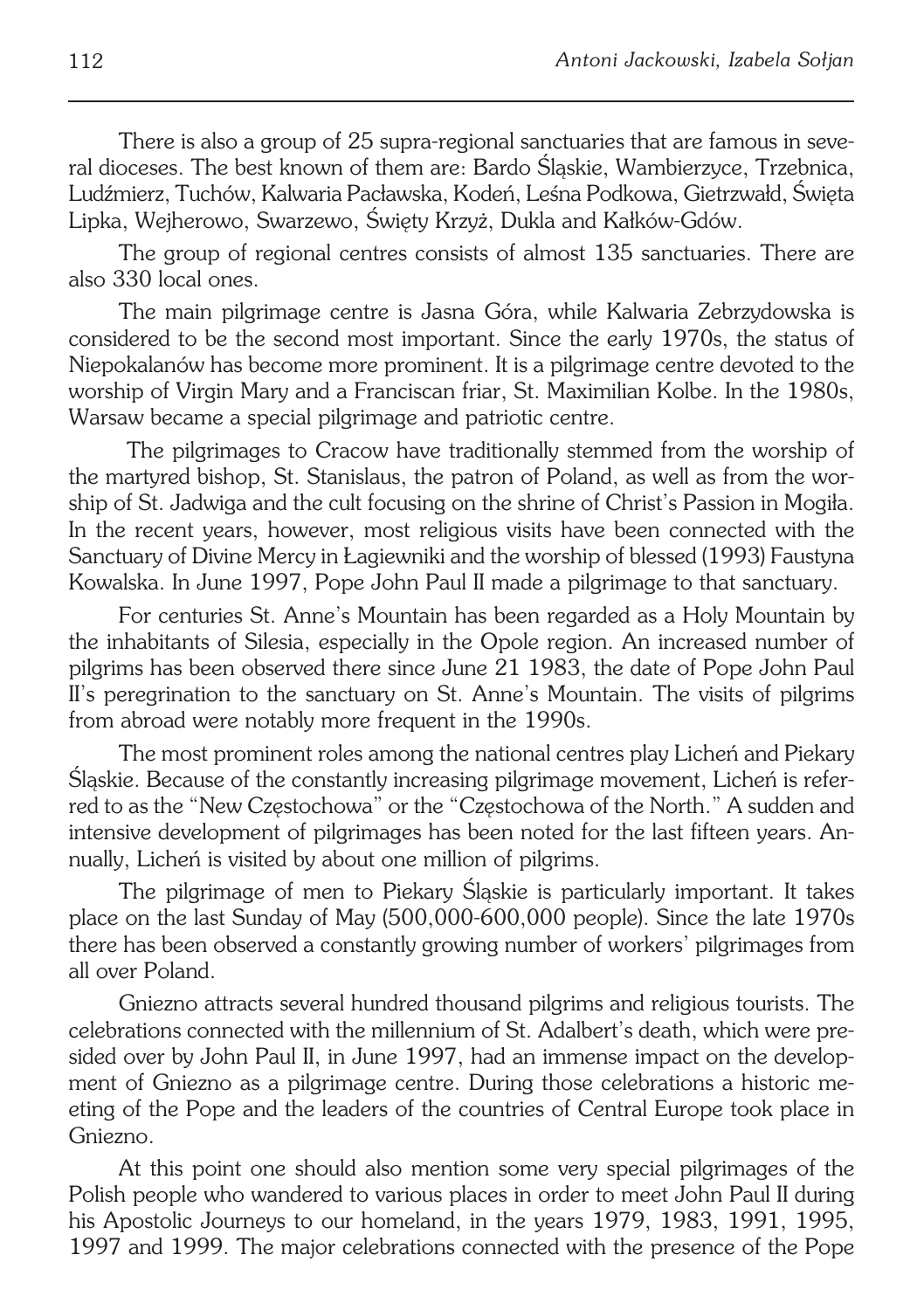attract hundreds of thousands pilgrims, who sometimes come from very remote places. Any place visited by John Paul II becomes then the most important pilgrima− ge centre in the whole country. An unquestioned special feature of these meetings is their unique atmosphere, which is seldom present during other religious celebra− tions. In the years of the communist regime, those meetings of the Poles with the Pope filled us all with the feeling of strength and solidarity. They always generated hope and added the strength that was necessary to survive during periods of adver− sity.

The role of Poland in the world pilgrimage migrations is quite prominent, tho− ugh not always noticed and appreciated. The tradition of pilgrimages has survived in spite of the complicated history and the times during which the political situation hindered the development of the mass forms of piety. The pedestrian pilgrimages to Jasna Góra have become a unique religious, social and cultural phenomenon on international scale, especially within Christian countries. In connection with the sta− tus of the Jasna Góra sanctuary in the history of the Polish nation and also in the history of our continent, this place is regarded as the spiritual centre of Poland and one of the most important such centres in Europe. The World Youth Day in Często− chowa in 1991 helped people to understand that pilgrimages are not just a religious phenomenon, but also a spatial, social and cultural one, which keeps evolving despi− te the still−existing limitations and political divisions. Its ultimate aim is to integrate the continent (or at least to facilitate this integration).

Unfortunately, we are not always aware of the status and tradition of peregri− nations in Poland. The present exhibition aspires to fill in that blank in our aware− ness.

### **2.**

The centres of the pagan cult suffered destruction or decline while Christianity was spreading through the Polish lands. Although locally pagan rites were still obse− rved for some time, their main centres were suppressed. The first bishops had all the formerly worshipped trees cut down. It was almost a prevailing custom that the Church authorities invite monks to settle on the site of former pagan holy places or in their vicinity.

In the first years of Christianity, the worship of saints as well as the cult of hermits and of the Passion of Christ prevailed and developed in Poland. Roughly since the  $12<sup>th</sup>$  century, the worship of St. Mary was growing more and more popular.

The beginnings of religious peregrinations were connected with the martyrdom of St. Adalbert and the pilgrimage to his tomb in Gniezno made by Otto III in 1000. St. Adalbert, born in 956, left Gniezno as a missionary bishop in January 997. At the end of March, after having travelled along the Vistula River, he reached Gdańsk, which was situated on the outskirts of Boleslaus the Brave's state. His companions were Radzim−Gaudenty and Bogusza−Benedykt. At the turn of March, after having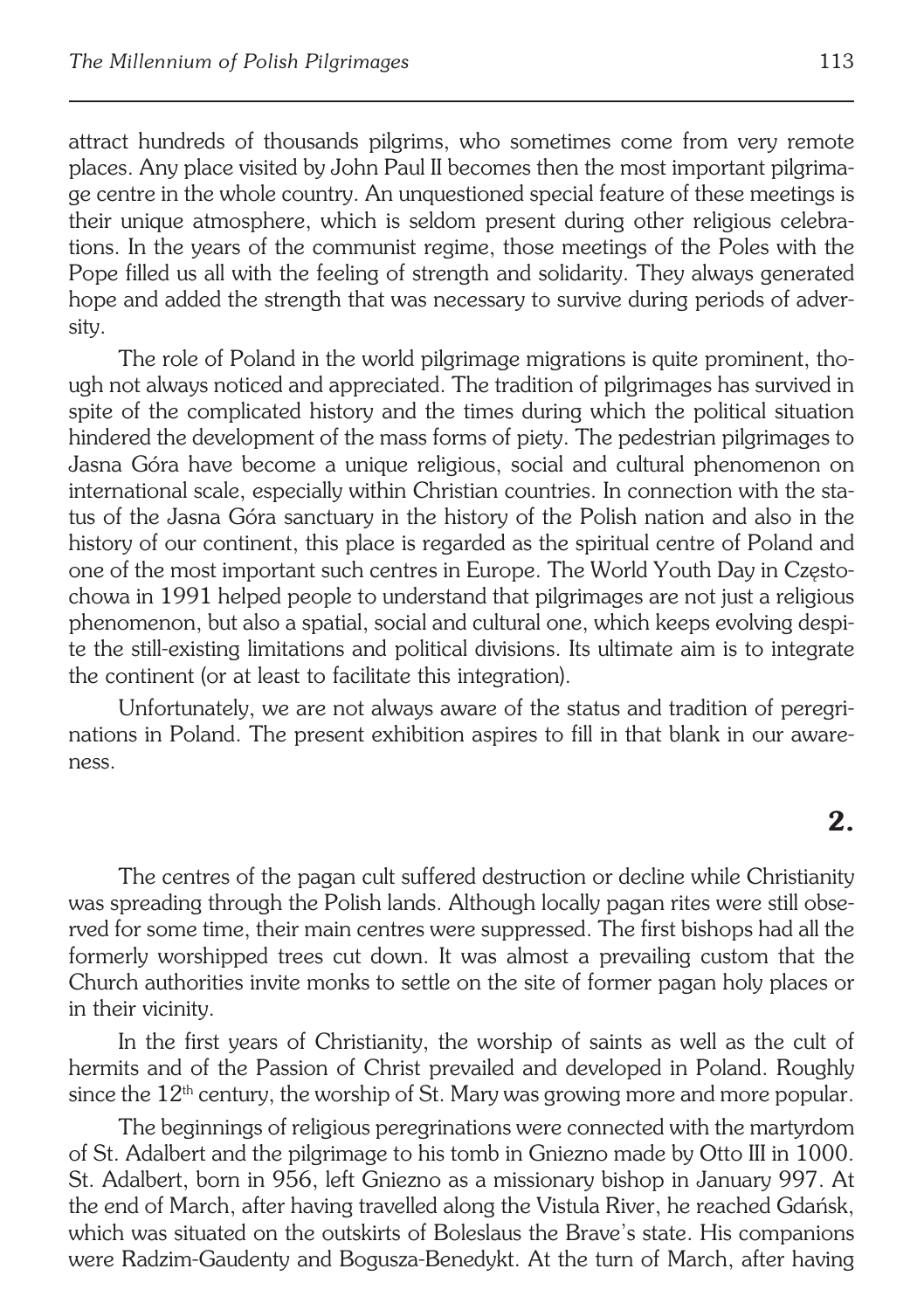

'St. Adalbert' – F. Cynk, post-card from ca. 1920 (Archives of the Department of Geography of Religion at the Institute of Geography of the Jagiellonian University)

spent several days in Gdańsk, in connec− tion with his missionary activity, he left for Prussia. There, on April 23, he died the death of a martyr. The heathens let his companions free. Boleslaus the Brave bought back the body of the bishop and had it brought to Gniezno.

Adalbert soon acquired the reputa− tion of sanctity, mostly owing to his mar− tyrdom. Not long after his death, there appeared some reports of graces received thanks to the intercession of the Saint. He became a patron of the missionary and military campaigns setting off for Pome− rania and Prussia. He was declared a sa− int in 999. Otto III's pilgrimage in March 1000 was particularly significant for the popularisation of St. Adalbert's worship in Christian Europe of that time.

St. Adalbert's martyrdom, his cano− nisation, as well as the possession of his relics, considerably emphasised the posi− tion of Poland and of Gniezno in Chri− stian Europe. During his pilgrimage in 1000, the Emperor announced the deci− sion of Pope Sylvester II, concerning the establishment of a metropolis in Gniezno

and of three suffragan see bishoprics in Cracow, Wrocław and Kołobrzeg. This me− ant that the Polish Church was rendered independent from the metropolis in Magde− burg.

Master Wincenty Kadłubek called St. Adalbert "the holiest patron of the Poles." In fact, for 250 years he was the only patron of Poland.

St. Adalbert's tomb has become the "meeting place" of Poland and the Chri− stian Europe, the place of the internal integration of the Poles and of their integra− tion with the inhabitants of other European countries, in particular the Slavonic ones. Thus, almost from the very beginning, the religious character of the worship of the Saint intermingled with some political strains. Various monarchs would go on pilgrimages to the tomb of the Saint and till the  $13<sup>th</sup>$  century the successive rulers of Poland were crowned there. Being in possession of the relics of the Saint, Gniezno became the main pilgrimage centre of those days. The worship professed there had a wide reach in Europe and it greatly contributed to stimulating religiousness of the Poles, as well as of the people from other countries – in particular from Bohemia,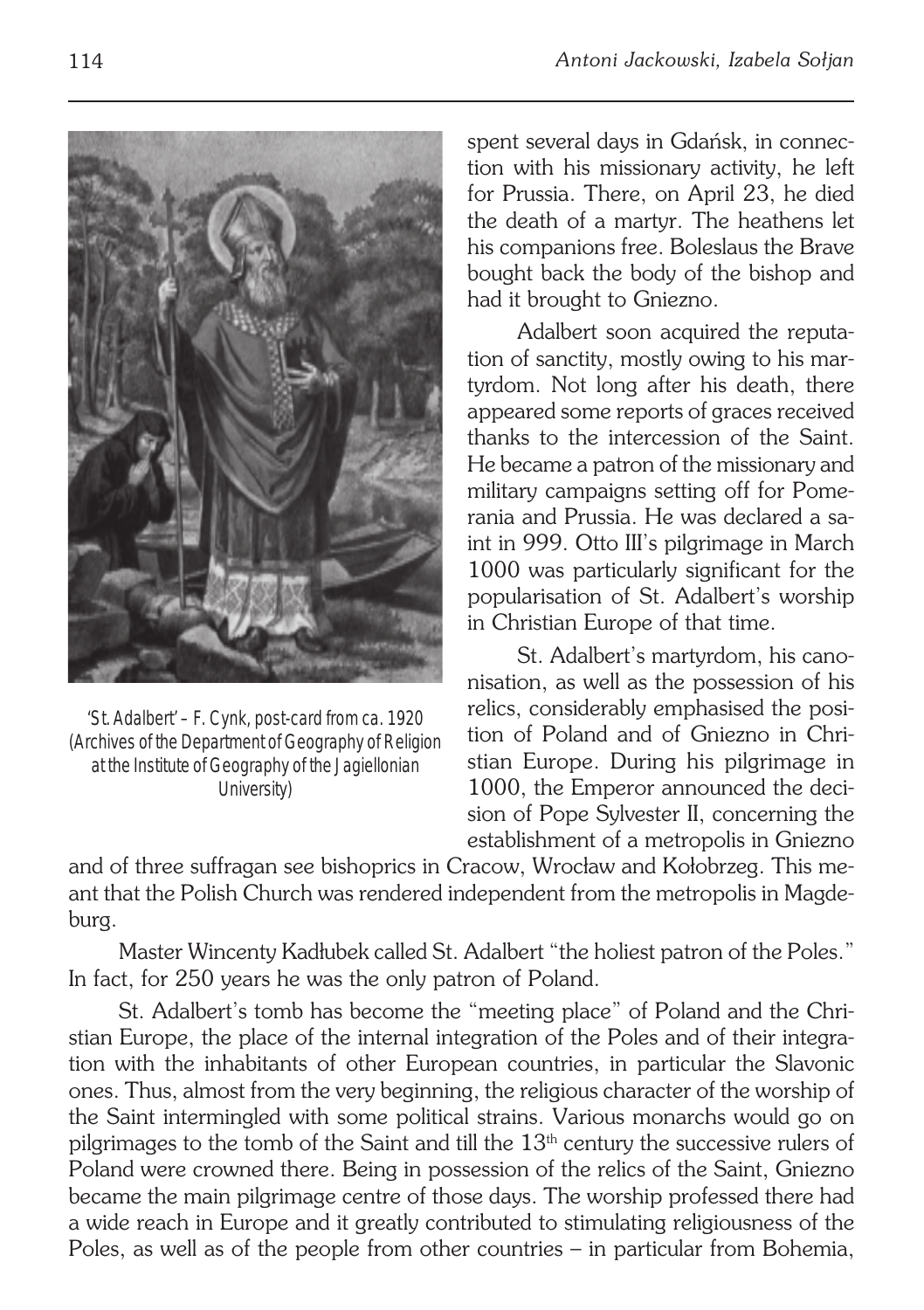Hungry, Germany, Denmark and Italy. No other Polish saint has achieved such an international fame.

Almost parallel to St. Adalbert's worship, the cult of hermits developed in Po− land. It was quite typical of the early days of Christianity. Among the most famous hermits active in the Polish lands was St. Andrzej Świerad (died around 1034), who lived according to the Eastern Church principle. In Poland he undoubtedly stayed in three places: in Tropie upon the Dunajec River, in Opatowiec upon the Vitula River, near the estuary of the Dunajec River, and in Oława near Wrocław. In all these three places the Saint lived in hermitages. Most probably, crowds of believers from both the nearby places and from remote locations would come to see him. Some miracles attributed to Świerad took place in the  $16<sup>th</sup>$  century, in the neighbourhood of Tropie. Both in Tropie and in Opatowiec, there is a traditional belief that the water from the springs used by the Saint and situated near his hermitages has curative properties. In Tropie the worship of the Saint has been practised incessantly until the present time.

We should also mention the worship of some women hermits such as Juta of Chełmża (ca 1220−1260) or a mystic, Dorota of Mątowy (1347−1394), as well as the worship of Five Brethren Martyrs (also known as the Five Polish Brethren), who died in 1003 (the main places of their worship are Bieniszewo and Międzyrzecze). Some episodes of a hermit's life can also be found in the biography of St. John of Dukla (1414−1484), who was beatified in 1733 and canonised in 1997. According to the existing tradition, in his youth he is said to have led the life of a hermit (the length of that period is unknown) in the woods that surround the town, at the foothills of Mount Cergowa and Zaśpit. In 1769, a church was erected on the spot where John was supposed to have had his hermitage in his youth. This fact testifies to the strong tradition of sequestered life in John's biography.

The history of hermits' worship in Poland, especially after their death, introdu− ces us into a very popular medieval worship of people who died in the aura of sanctity. In particular, it concerned the people who were canonised. Their tombs and relics attracted the believers, as a result of which several pilgrimage centres emerged. Their fame had different reach. Among the many distinguished personali− ties in the early history of Christianity in Poland some were particularly worshipped. Beside the above mentioned figures one should also mention St. Stanislaus the Bi− shop, St. Jadwiga of Silesia, St. Kinga, St. Jadwiga the Queen, as well as the "Cra− covian Saints." Although their worship has survived until now, its culminating period occurred in the Middle Ages and in the early years of the modern era.

The worship of the chief Patron of Poland and of Cracow, St. Stanislaus of Szczepanów, is connected with his martyrdom in 1079 on the Little Rock Hill (in Polish – Skałka; in Latin − Rupella*)* in Cracow. Basically, it started to evolve in the second half of the  $12<sup>th</sup>$  century. The main centre of his worship is Cracow and in particular Wawel Hill and Little Rock Hill. Since his canonisation by the Pope Inno− cent IV (on September 17, 1253) and after the establishment of the  $8<sup>th</sup>$  of May as the day dedicated to the canonised bishop, solemn religious celebrations have been held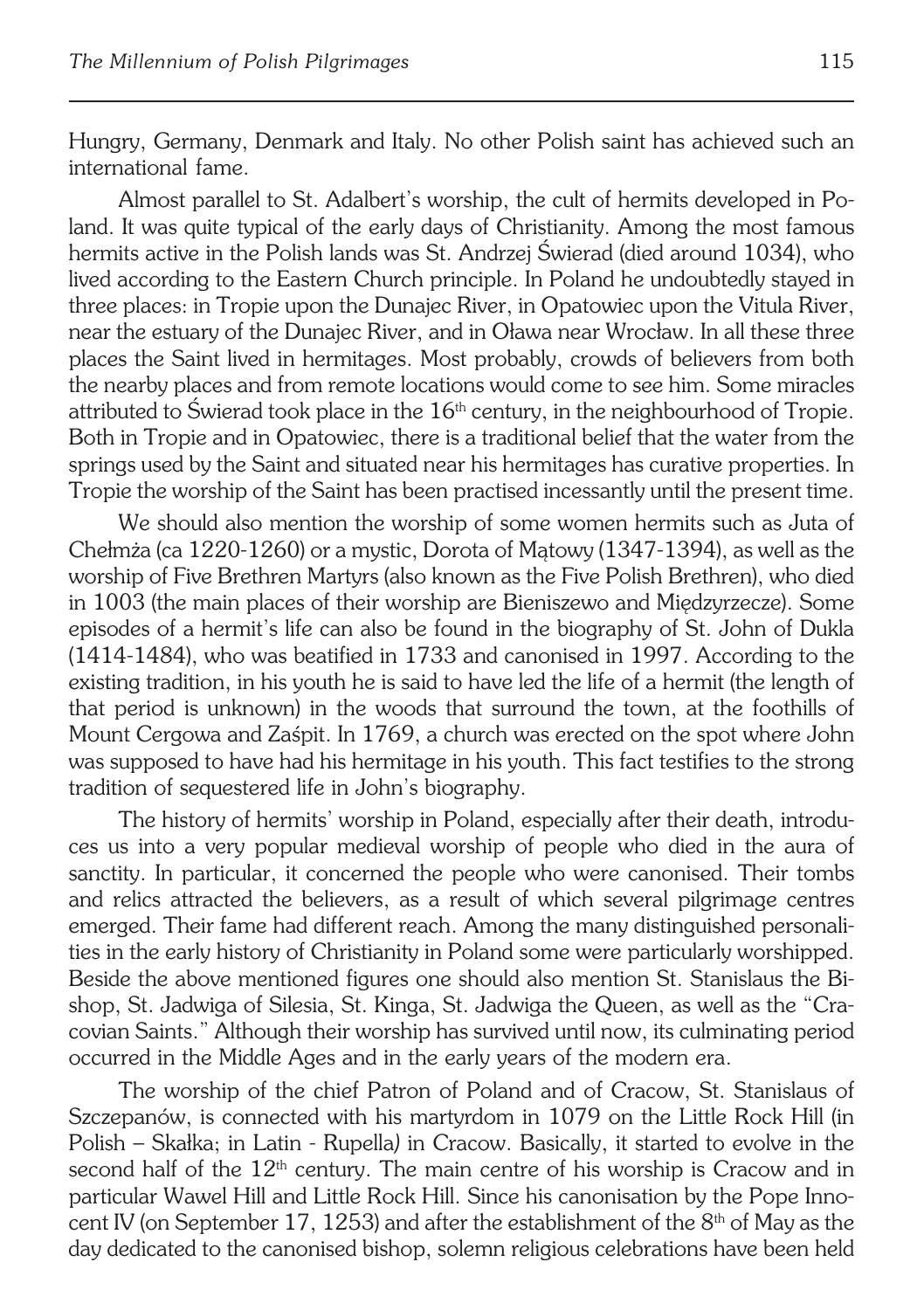

'St. Stanislaus, the Bishop of Cracow' – lithograph from ca. 1850, Cracow (Archives of the Department of Geography of Religion at the Institute of Geography of the Jagiellonian University)

in Cracow on that day (or for eight suc− cessive days). Their crucial element is the procession following the route from Wa− wel Hill to Little Rock Hill and back. The 8<sup>th</sup> of May 1254, which was the first Patron's day celebrated after the canonisa− tion, was particularly solemn. That famo− us "Cracovian convention" attracted the representatives of the Church high−ran− king clergy, including the papal nuncio in Poland, the representatives of the royal court and many other distinguished pe− ople. There also came thousands of pil− grims from Poland, Bohemia and Hungry. The "Cracovian convention" was of great importance for stimulating the feeling of national unity in the difficult years when Poland was divided into independent pro− vinces. Since the canonisation of the bi− shop, Cracow has for many centuries been the most important centre of religious worship on national scale. In 1434, Ladi− slaus Varnensis set up a tradition of a pe− destrian pilgrimage of the Polish kings from Wawel Hill to Little Rock Hill, which was to take place on the eve of their co− ronation. Only Stanislaus Augustus Ponia− towski broke off that tradition. Thus the relationship between the rulers and the

centre in Gniezno were considerably loosened. The most intensive worship of St. Stanislaus was noted in the  $15<sup>th</sup>$  and  $16<sup>th</sup>$  centuries.

In the  $13<sup>th</sup>$  century, Trzebnica became an important point on the map of the medieval pilgrimage centres. The status of that place resulted from the worship of St. Jadwiga of Silesia who died in 1243. She was a Silesian Princess, wife of Henry the Bearded, the Prince of Silesia, Cracow and Wielkopolska. Most frequently she would stay in the convent in Trzebnica, which she and her husband had founded in 1202. At the end of her life she lived near the convent, in a small cottage, in which among others, she had arranged a small hospital for the poor. In order to be in constant communion with God she practised strict penitentiary asceticism. During her lifetime she was already considered a saint. Her cult started evolving soon after her death and plenty of pilgrims from Silesia, Wielkopolska, Lusatia and Misnia peregrinated to her grave in the church in Trzebnica. In 1267, she was announced a saint by the Pope Clementius IV.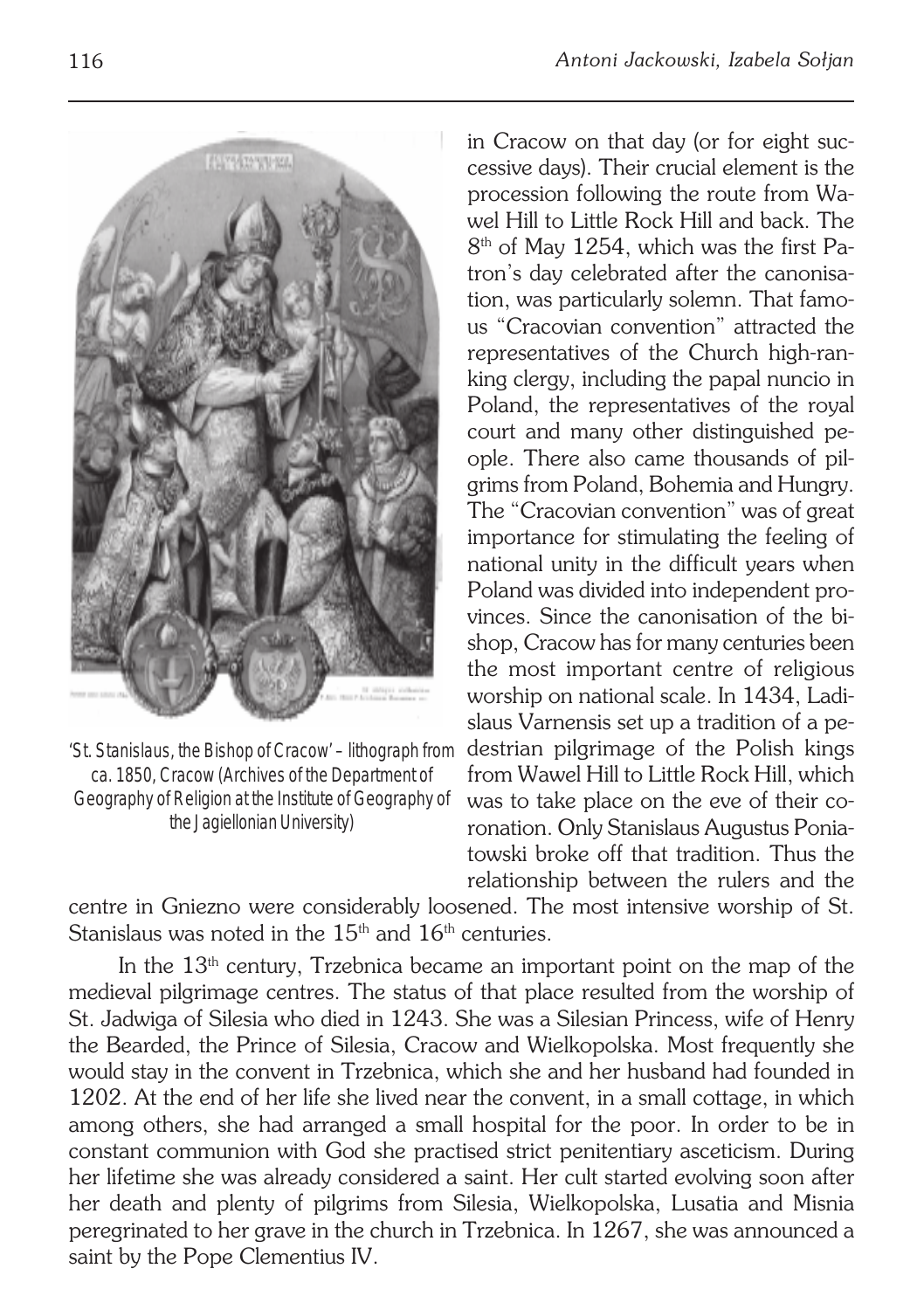Let us mention two more women, whose worship has existed continuously since the Middle Ages. The first of them was Kinga (Kunegunda) who died in 1292 and was canonised in 1999. She was a Hungarian princess, the wife of Boleslaus the Chaste. She had the titles of the Princess of Cracow and Sandomierz and of the province of Sącz since 1252. She founded the convent of Poor Clare's in Stary Sącz, which she herself joined at the beginning of 1281. After her death, her cult developed quickly and Stary Sącz became its major centre.

The worship of Saint Jadwiga the Queen also developed almost immediately after her death, in 1399, though she was canonised only in 1997.

In the  $12<sup>th</sup>$  century, Cracow became an important centre of religious worship. The peak period of pilgrimages in Cracow took place in the  $15<sup>th</sup>$  century, when the city had as many as 17 *loca sacra*. 15th−century Cracow was given the name of *Felix saeculum Cracoviae*. W. Schemk links this name to the fact that six people who had acquired reputation for being saint, lived and died in Cracow. They were: Jan Kanty, Izajasz Boner, Michał Giedroyć, Stanislaus the Silent, Simon of Lipnica and Stani− slaus Kazimierczyk. Many pilgrims visited also the places connected with the worship of Jacek Odrowąż, Salomea and Jan Prandota.

Among the centres of religious worship of that time, a very significant role, at some point even the most significant one, was played by the sanctuaries that were in possession of the Holy Cross relics. The most famous of those centres was the place called the Holy Cross, which was the main destination of pilgrimages in Poland from the  $12<sup>th</sup>$  century up to the year 1655. The relics are five tiny chips of wood, which were probably brought here in the  $12<sup>th</sup>$  century by the Benedictine monks. The pilgrims who came here were kings, magnates and the common folk, often living in distant regions of Poland. Numerous graces and miracles were reported at that time. King Ladislaus Jagiello held this place in particular reverence. He would come here before every military campaign or before taking any important decisions.

The sanctuary in Mogiła near Cracow (at present belonging to the city of Cra− cow) has also been connected with the worship of Christ. The object of worship is the Miraculous Crucifix to which pilgrimages have been made since the late Middle Ages till the present time. And still it is one of the most famous sanctuaries of the Crucified Lord.

#### **3.**

The worship of St. Mary emerged in Poland with the onset of the Christian era. From the very beginning, that cult has played an essential role in the history of our country and nation. It was most accurately verbalised by Pope John Paul II on June 5, 1979, on Jasna Góra, where he said that St. Mary "[...] in Her own way shapes the history of Poland."

Appreciating the role of Our Lady in the life of the nation, Polish kings went on pilgrimages to St. Mary's sanctuaries. They went there to entrust Her with various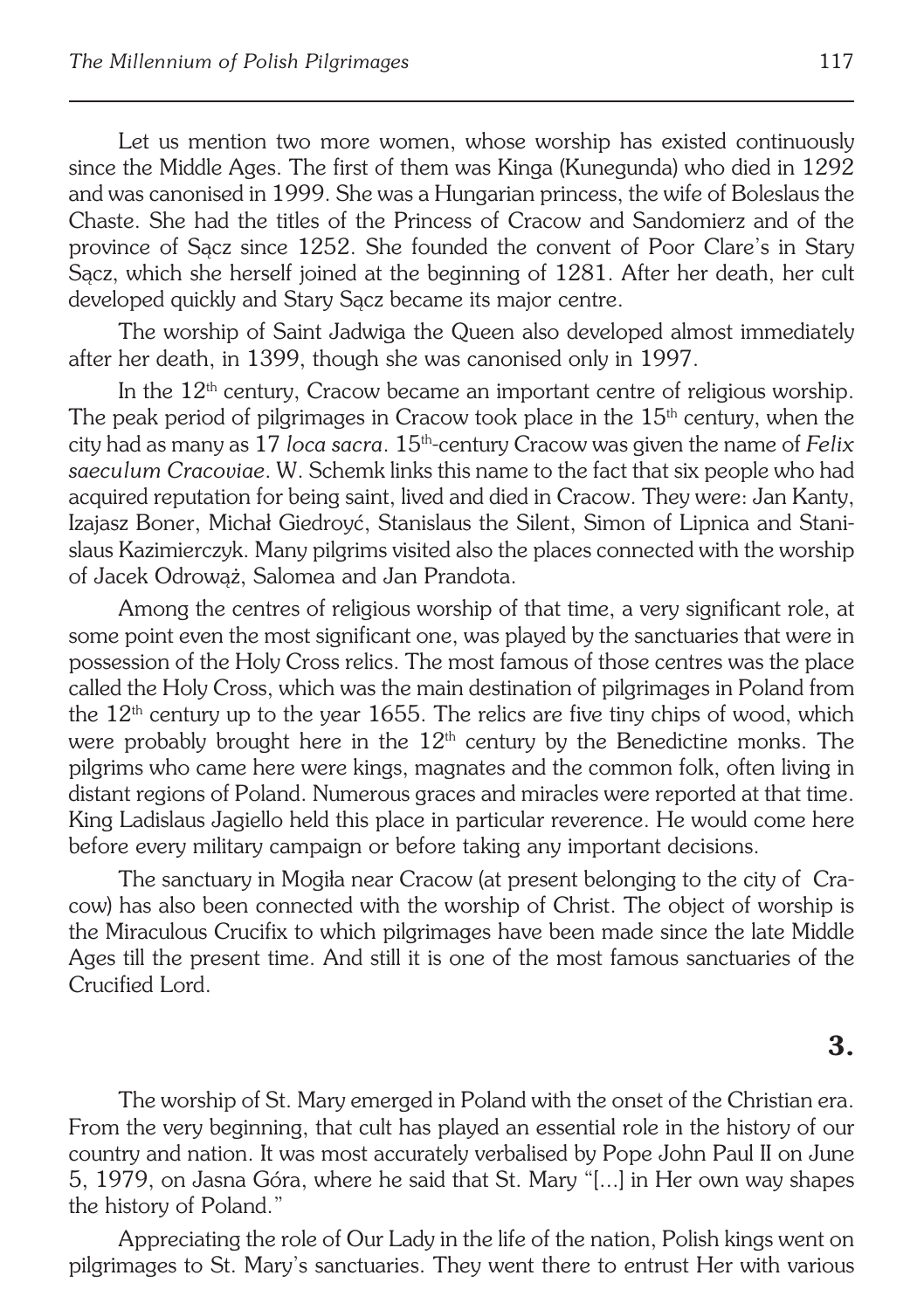pleas and to give their thanks (for instance for victorious battles). Of course, almost all of our monarchs went on a pilgrimage to Jasna Góra in Częstochowa, but they would also frequently visit other sanctuaries dedicated to St. Mary.

The worship of St. Mary and the pilgrimages connected with it became even more intensive after the oath made in Lvov by King John Casimir on April 1, 1656. On that day the King officially proclaimed Our Lady the Queen of Poland. The oath was a form of expressing gratitude for the miraculous defence of Jasna Góra in 1655, which, among others, enabled the King to come back to Poland.

After John Casimir's oath in Lvov, the worship of St. Mary started acquiring a state and national character. It was particularly notable during the partitions of Po− land and also in the most recent times, under the communist rule. St. Mary's sanctu− aries have always been very important in the process of integration of the Poles from all over the country and representing various social and professional backgrounds. This could especially be observed during the numerous pilgrimages.

A very intensive development of St. Mary's worship took place in the  $13<sup>th</sup>$  and  $14<sup>th</sup>$  centuries. It was marked by the increasing number of the centres possessing miraculous portraits of Our Lady. Certainly a breakthrough point in this develop− ment of St. Mary's worship was the settlement of the Paulite monks on Jasna Góra and their coming into possession of the miraculous picture of Our Lady of Często− chowa (1382−1383). The cult of pictures famous for their miracles evolved on a larger scale only in the  $15<sup>th</sup>$  century, reaching its peak during the Baroque era. At that time, almost in every deanery, there was a portrait of St. Mary which enjoyed a local, regional or supra−regional cult and attracted pilgrims. The developing worship of the miraculous portraits reflected to some extent the popular Polish cult of Our Lady perceived as an Intermediary, Guardian and Interceding Mother.

We have already mentioned that the pilgrimages connected with the discussed cult would foremost take the form of peregrinations of the faithful to the worshipped miraculous portraits of Our Lady. Today, some of them are only locally known, while some others have attained international fame. In the course of time, the significance of some of the centres would fade, while others would enjoy intensive development. Of course, the scale of the pilgrimage phenomenon connected with those sanctu− aries was always compatible with the status of a given picture and frequently also with its provenience. The instances of miraculous revelations should also be mentio− ned here, although the testimonies concerning them come almost exclusively from legends.

According to traditional belief, the events which we are now discussing were supposed to have taken place in almost every century. The existing records tell us that the first revelation of Our Lady in Poland might have happened in 1079 in Górka Klasztorna, where She appeared on an oak−tree before a local shepherd. The story of the Poczajów revelation goes back to the end of the  $12<sup>th</sup>$  century. Our Lady is believed to have appeared in many other places as well.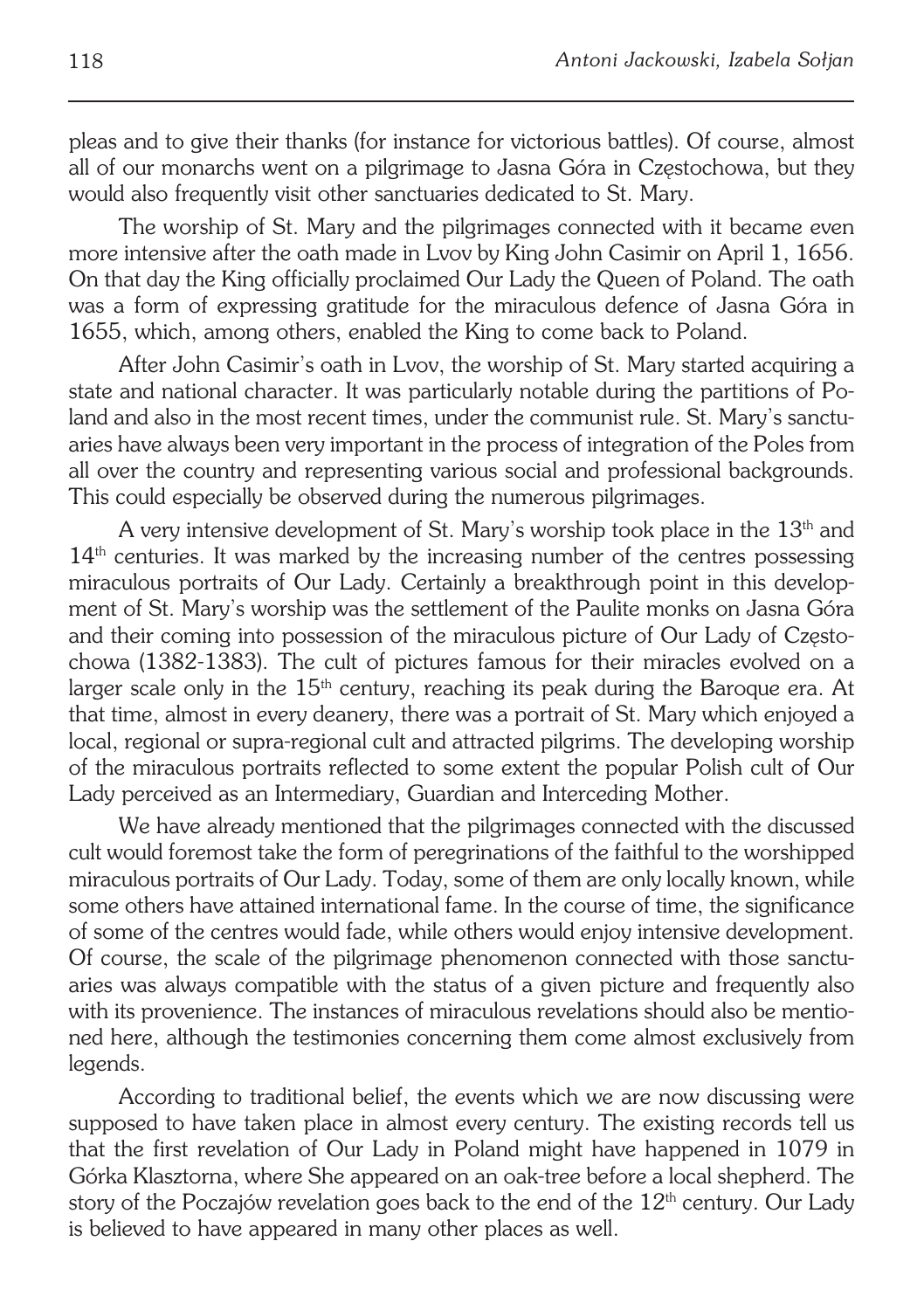Among the best known and described revelations are undoubtedly the appe− arances of Our Lady in Gietrzwałd, which are the only ones officially acknowledged by the Church. They took place in the period from June 27 to September 16, 1877. Before those revelations, Gietrzwałd was a tiny village in Warmia, which was proba− bly established in the mid−14th century. From the very beginning of its existence it had a parish, in which St. Mary's worship was noted as early as the  $16<sup>th</sup>$  century and it developed in the late  $17<sup>th</sup>$  century. This happened due to the Miraculous Image of St. Mary – the Lady of Warmia. Many a pilgrim experienced miraculous healing there. Thus, at the moment of St. Mary's revelation in Gietrzwałd, Her worship had already been well developed. This makes the Gietrzwałd revelation different from the analogous events in La Salette, Lourdes or Fatima, where Our Lady stirred the con− sciences of the faithful thus stimulating worship. In Gietrzwałd, in the same way as in other places, Our Lady appeared before common, poor, village children: Justyna Szafryńska (13 years old) and Barbara Samulowska (12 years old). The revelations took place in open air, on a maple−tree (in Lourdes it was in a grotto and in Fatima on an oak−tree).

Our Lady's answer to Szafryńska's question, was analogous to what She said in Lourdes and Fatima: "I am the Holiest Virgin Mary of Immaculate Conception." She strongly emphasised the need for prayer with a rosary. The fame of the Gietrzwałd revelation encompassed almost all of Europe and it even reached some non−Europe− an countries. In a very short time, Gietrzwałd became a pilgrimage centre of supra− regional status, attracting tens of thousands penitents and many sick people. They kept coming here after the revelations ceased and they still come. For over one hundred years a number of miraculous acts of healing took place. The revelations brought Gietrzwałd a nickname of the "Polish Lourdes."

The revelations and the resulting crowds of pilgrims worried the Prussian authorities, especially that it was a period of the so−called Kulturkampf. The revelations were thus perceived as giving ground to the increase of patriotic feelings in the Polish circles, which was dangerous for the Prussian authorities.

Indeed, St. Mary's revelations in Gietrzwałd raised the spirits of the Poles. It was of great importance for them, that Our Lady addressed them not in German, but in the Polish language, which was persecuted by the Prussians. She brought consolation to the Poles tormented by the cruel Kulturkampf policy. The revelations played an important role in the history of Warmia. It is believed that thanks to them Gietrzwałd became an agent stimulating the national awakening of the Poles in Warmia. It also became the primary centre of the Polish movement in Warmia.

Other events connected with St. Mary's appearances in the  $19<sup>th</sup>$  century are only part of tradition. The places that deserve being mentioned are: Licheń and Wiktorówki in the Tatra Mountains.

Group (parish) pilgrimages from near and afar, as well as individual pilgrimages, started being a common custom among people of all social backgrounds. In the  $17<sup>th</sup>$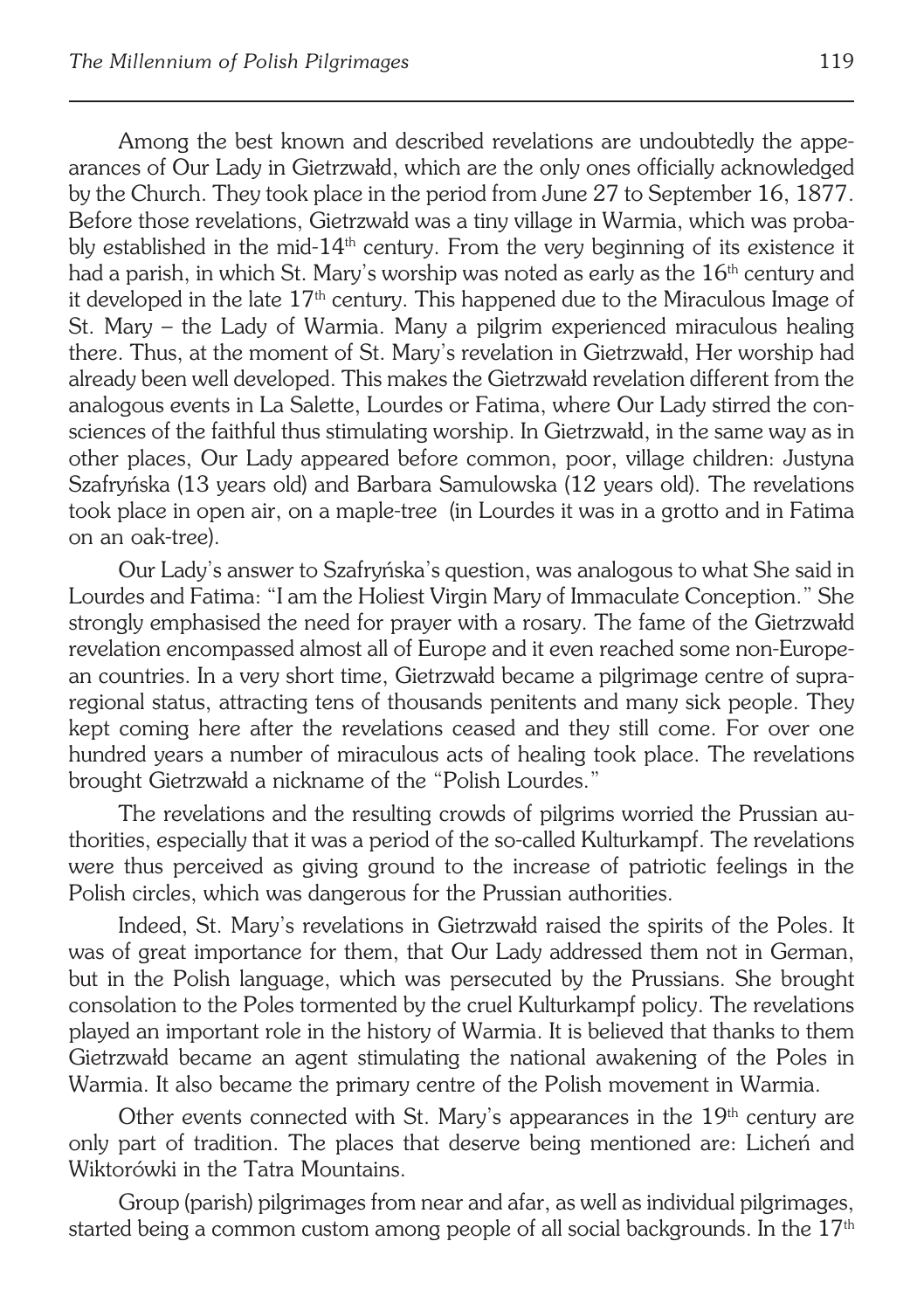century, there emerged at least 30 new pilgrimage centres all over the country. Beside them the old centres still developed. The popularity of the best known ones (among which, beside Jasna Góra, were Sokal, Leżajsk, Bochnia, Chełm, Żyrowiec, Skepe and Tuchów) is confirmed by the descriptions of the Polish lands of those days as well as by literary sources. A popular poet, Wespazjan Hieronim Kochowski (1633− 1700), sometimes nicknamed "the poet of Our Lady's sanctuaries", wrote the follo− wing poem in honour of Our Lady of Studzianna:

*"Loretto is famous near Ancona, Famous is also Montserrat near Barcelona, Aprikol, Halle, but Poland is famous For Her Częstochowa.*

*Beautiful in Sokal, miraculous in Leżajsk, In Bochnia She is famous for ineffable goodness, Chełm, Żyrowiec, Skępe i Pajęczne Are grateful for Her graces.*

*Jarosław, Tuchów, Troki, Myślenice, Podkamień, Klewań, Zdziesz and Piotrkowice, And Gidle liberate those who have fallen Into devilish traps.*

*Arena! Oh Arena, situated north Of Cracow and helping the city, What diligent reckoner can count, Your votive offerings and oaths.*

*Seeing a number of miraculous places in Poland, I consider Studzianna the most worthy one, Since here crowds are visible, In other places only houses of prayer."*

In the 17th and 18th centuries, the number of the sanctuaries of supra−regional and regional status was estimated to be approximately 150. Apart from this, there were about 400 centres of local, mostly parish, rank. Almost each parish aspired to have "its own" Miraculous Image of St. Mary. At that time the veneration of the miraculous pictures and sculptures was the most typical manifestation of religio− usness. Some of those images were obtained by not very honest means (e.g. in Kodeń).

The reach of the influences of particular sanctuaries was sometimes quite con− siderable. Some of them played significant roles in the integration of various social,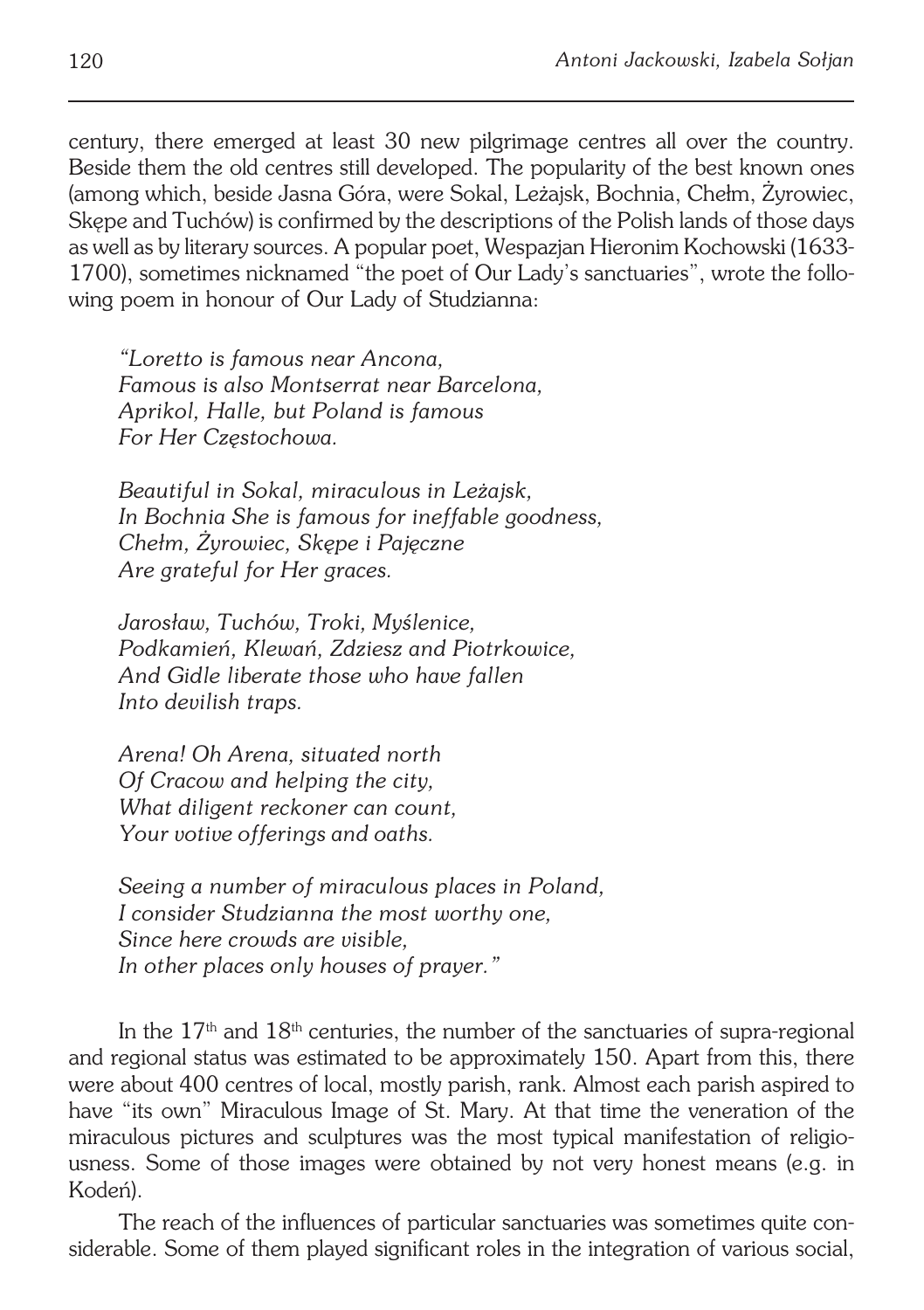national and sometimes even religious groups. It could be noted both in the pre− partition period as well as in the years of national captivity. Specific role was also played by the centres situated in the border territories in the east.

The pictures venerated in the Polish sanctuaries represent two types of icono− graphic images: the so−called "Hodegetry" and the type of a Roman picture "Salus populi romani", known in Poland as a picture of Our Lady Greater or Our Lady of the Snow. In both of them St. Mary holds Christ on her arm and points at Him. Thus She is Mother Mary – an Intermediary and a Leader. Our Lady portrayed in the "Hodegetry" form was worshipped as a "Guiding Star." Let us pause for a moment over the miraculous images of the "Hodegetry" type. This type is represented by Our Lady of Częstochowa. It is estimated that about 65% of the pictures of Our Lady in the Polish churches and chapels are the images of the Hodegetry type like the one at Jasna Góra. Making such replicas began only in the  $17<sup>th</sup>$  and  $18<sup>th</sup>$  centuries. The decisions of the Cracow Synod of Bishop Marcin Szyszkowski in 1621 had a decisi− ve impact on the development of the trend in painting concerned with making repli− cas of the Picture from Jasna Góra, as well as on the popularisation of its cult. The Synod declared the Miraculous Picture of Our Lady of Częstochowa a model for imitation when painting representations of St. Mary. The decisions of the Kraków Synod became the obligatory recommendations both for the painters and for the guardians of the sanctuaries. Hundreds of pictures, to a greater or lesser extent modelled on Our Lady of Częstochowa, appeared all over Poland. In numerous churches, in different remote places in this country, there are hundreds such repre− sentations of St. Mary. Some of them bear papal crowns. Among the 30 best known ones we should enumerate the pictures from Sokal, Bochnia, Stanisławów, Raci− bórz, Okulice, Cracow (St. Mary's Church), Maków Podhalański, Wysokie Koło, Ró− żanystok, Łopatyn, Zbaraż. Thus, we can put forward a statement that Jasna Góra influences the reach and the forms of St. Mary's worship in the Polish lands. This also found its reflection in pilgrimages, especially those pedestrian. It can be said with certainty that the pilgrimage routes to Jasna Góra became in a way the routes through which the worship of St. Mary, particularly of Our Lady of Częstochowa, penetrates into all villages, towns and cities situated along those routes, as well as into all households, families and individual citizens, not necessarily the religious ones.

In the 17<sup>th</sup> century, there appeared Warmian votive pilgrimages (the so-called "losiery"), whose development is particularly notable in the  $18<sup>th</sup>$  and  $19<sup>th</sup>$  centuries. Warmia suffered a particularly difficult period in the early  $18<sup>th</sup>$  century. The Swedish wars, the raids of the Swedes on Warmia, harsh winters, famine, an epidemic of bubonic plague, maladies of horses and cattle made the people inclined to resort to prayers. At the same time, as it is written by W. Piwowarski, they made "promises of offerings, or pilgrimages, which in the Warmian dialect are called "łosiery". "At first they were supplicatory pilgrimages and later also thanksgiving ones. The pilgrima− ges to the miraculous images of Our Lady had a wider aspect – of worship, making pleas and thanksgiving.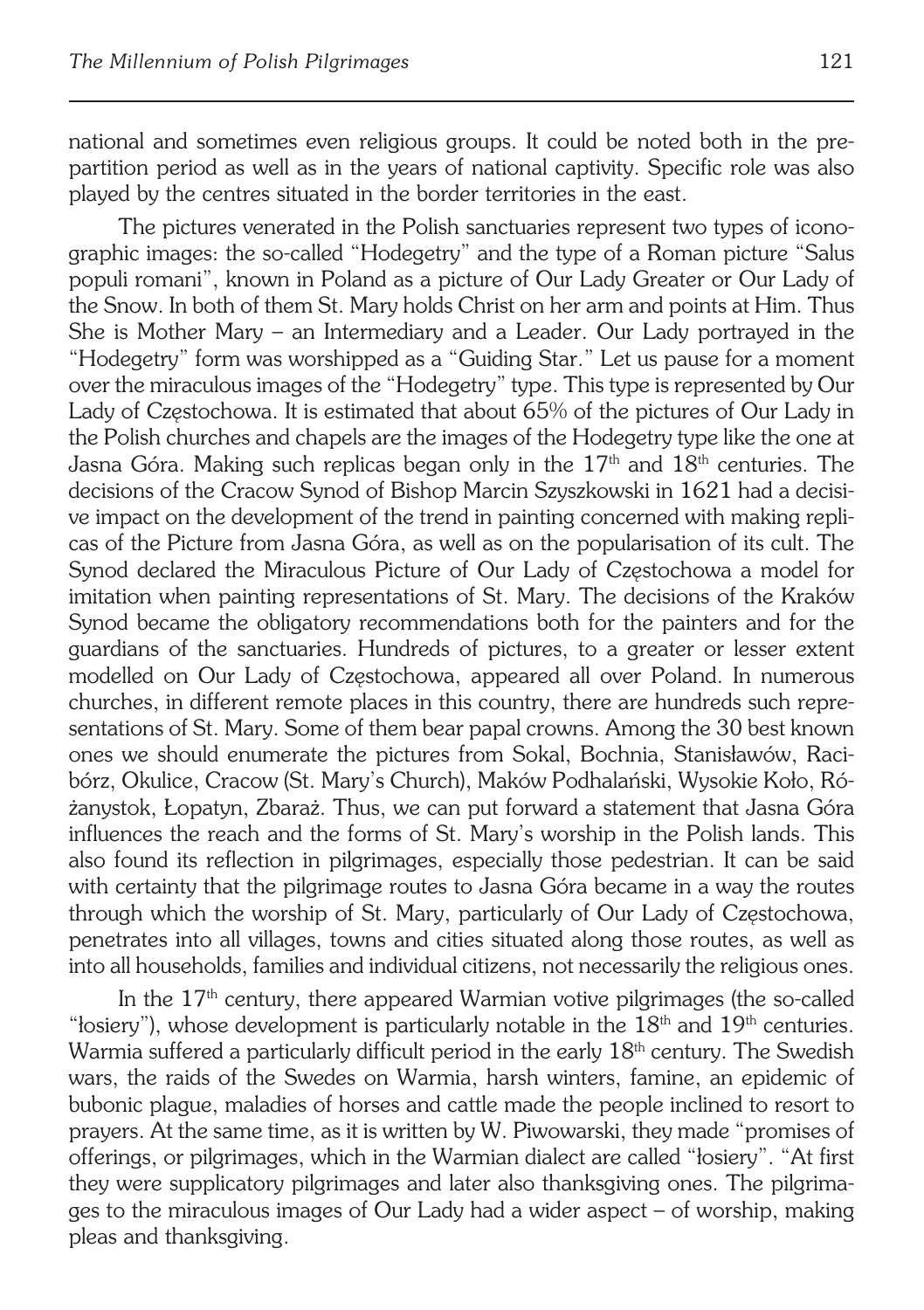In the  $16<sup>th</sup>$  and  $17<sup>th</sup>$  centuries, the Carpathian Mountains became a developed macro−region of pilgrimages. There were more than 100 centres of St. Mary's cult. Soon Kalwaria Zebrzydowska became a dominant one.

It should be emphasised that already at that time the centres of religious wor− ship (not only of St. Mary's) played an important role in the ethos of the country. The peregrinations enhanced the broadening of interests, allowed to become acqu− ainted with other environments, customs, regions and towns. A person who had not visited some particular miraculous places, or had not undertaken a longer pilgrimage was considered a "simpleton."

From the beginning of the  $17<sup>th</sup>$  century, Calvaries became popular pilgrimage destinations. The worship of the Passion of Christ very quickly became linked to the worship of St. Mary. We are going to discuss that further on.

The popular religious celebrations were the coronations of the miraculous ima− ges of Our Lady. A coronation act was always an icon of the status of a given sanctuary and image. Among the many venerated images a particular position belongs to the pictures and figures crowned according to the papal law. The first coro− nation in Poland was that of Our Lady of Częstochowa. A decree by Pope Clement XI granting permission for the coronation reached Jasna Góra on July 22, 1717. The solemn coronation took place in September 8 of that year. It was also the first coronation of a miraculous image of St. Mary outside Rome. In the  $18<sup>th</sup>$  century there were 29 coronations altogether – among others in Troki, Kodeń, Sokal, Pod− kamień, Żyrowiec, Leżajsk, Berdyczów, Lvov (in the cathedral), Chełm and Pocza− jów. They usually attracted tens and sometimes hundreds of thousands of pilgrims. The last coronation in the  $18<sup>th</sup>$  century was connected with the picture of the Holy Family in Kalisz. Afterwards, because of the partitions of Poland, no coronations took place for over 80 years.

Towards the end of the 18<sup>th</sup> century, some regress could be observed in the pilgrimage movement. It resulted from the political, social and economic situation after the 1772 partition of Poland and its loss of Independence. Already in 1754, the Prussian King, Frederick II, issued a prohibition of organising pilgrimages in Silesia, which was renewed in 1764. Similar prohibitions were introduced by the Austrian authorities almost immediately following the first partition of Poland (in the so−called "Josephian" epoch). The third partition of Poland in 1795 had a decisive significance for the functioning of the centres of religious worship and for the pilgrimages connected with them, till the country regained its Independence in 1918. The countries that partitioned Poland, especially Prussia and Russia, aimed meticulously at the annihilation of anything that was Polish or connected with Po− land. It was also true about the religious life.

The political changes of borders often determined the future of particular sanc− tuaries. The prohibitions concerning pilgrimages to those parts of the country that were under the rule of other invaders led to the situation in which religious functions of various centres, especially the ones situated in the border zones, started fading.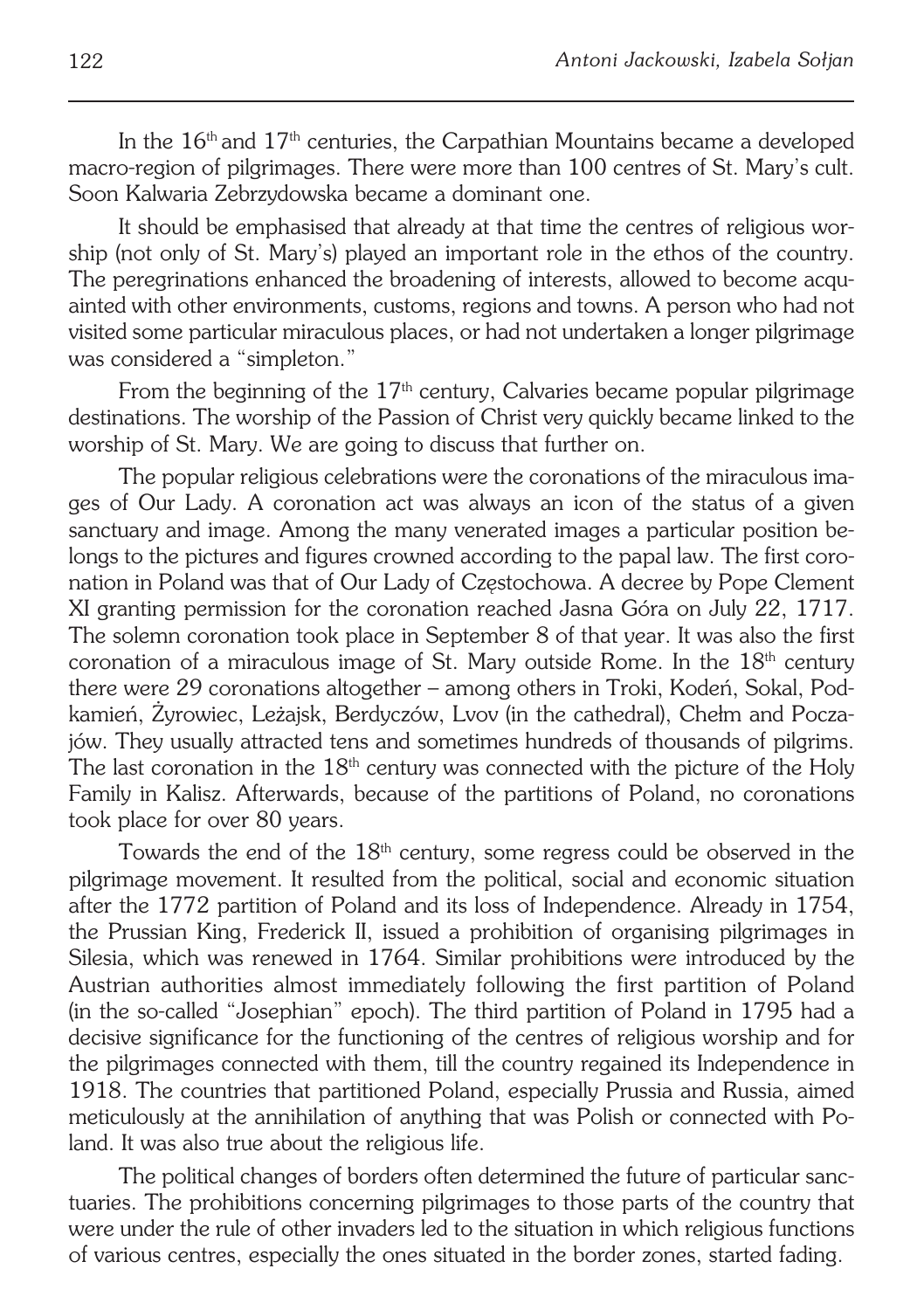

'For a happy return to the free Fatherland we beseech you, Lady, 1914-1916' made in 1916, zincography V. M. Dovbni, Charkov, *Tipografija Torgovago Doma A.M. Sychano i A. M. Ivanov' v' Charkovi* (28.5 x 42 cm), (Archives of the Department of Geography of Religion at the Institute of Geography of the Jagiellonian Universi-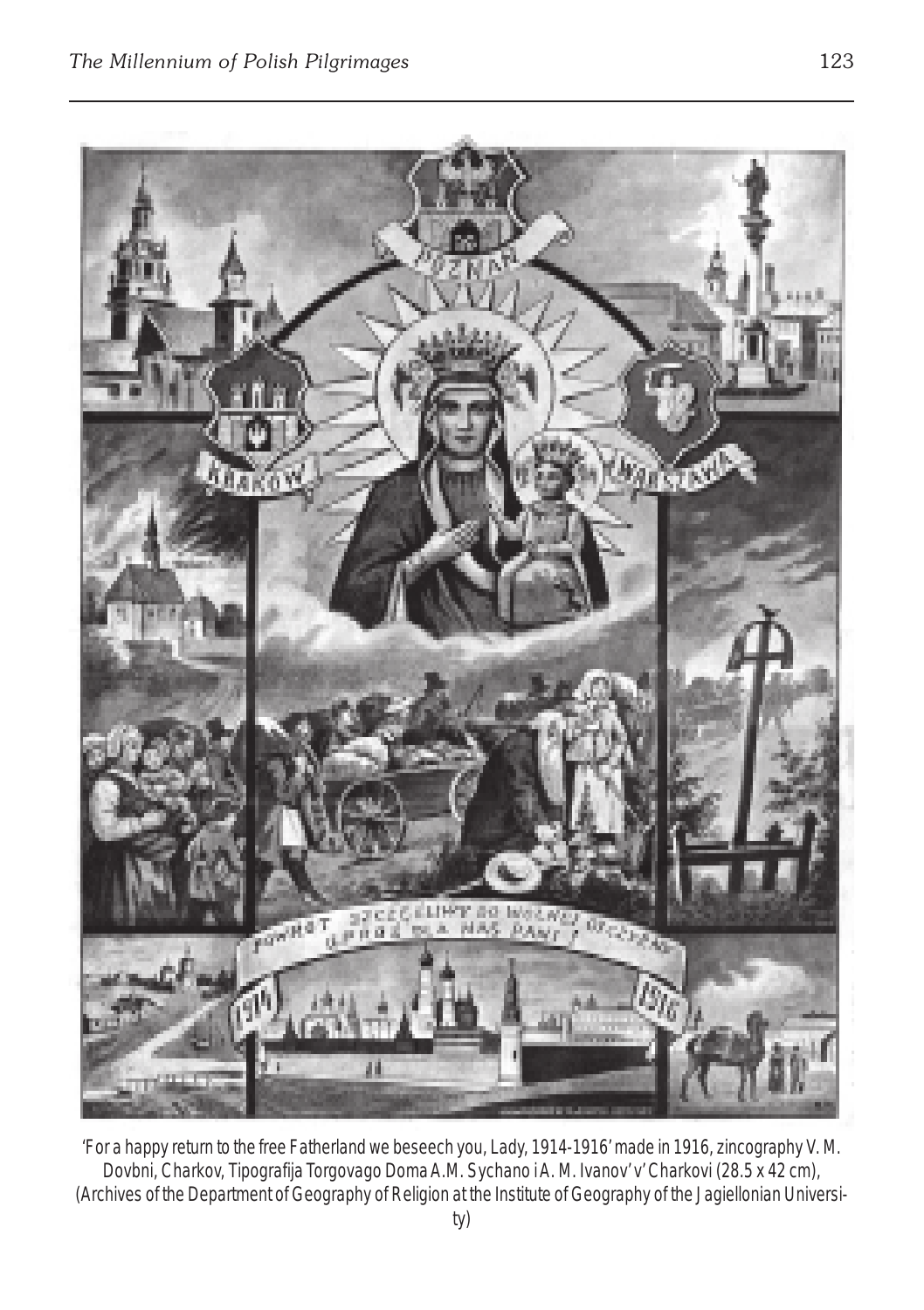The majority of the centres of worship of St. Mary's integrated the local, regio− nal and supra−regional communities and sometimes this integrating function could even be observed in the international dimension (as is the case of Jasna Góra). They integrated the nation, often in spite of the religious and social divisions. Further on we will also discuss the patriotic impact of different sanctuaries. For example, we should mention that both Polish Catholics and Protestants visited Gietrzwałd, while Leśna Podlaska, Chełm and Żyrowice attracted Catholics and Uniates. Under the Russian partition, for instance, such common pilgrimages were sometimes continu− ed even if a given church was closed or taken over by the Orthodox Church. Severe persecutions would not discourage the people from "visiting Our Lady," even if the punishment involved deportation to Siberia.

Many pilgrims were still attracted by the celebrations connected with corona− tions of Our Lady's pictures. The first of them, after the interval of many years, took place in Galicia, in Stara Wieś (1877). Later, by 1918, as many as 11 coronation ceremonies were held. Nine of them took place in the territories occupied by the Austrians. All of them had a very solemn character. Particular significance was attri− buted to the coronations held in Kalwaria Pacławska (1882), Kalwaria Zebrzydowska (1887), Tuchów (1904) and St. Anne's Mountain (1910). Those religious gathe− rings, which attracted uncountable crowds of pilgrims, were transformed into mighty patriotic manifestations.

At the turn of the 19<sup>th</sup> century, the main pilgrimage centre in the Polish Kingdom (and in all Polish lands) was Jasna Góra. The analogous functions in Silesia were performed by Piekary Śląskie, St. Anne's Mountain, Wambierzyce, Bardo Ślą− skie, in Galicia by Kalwaria Zebrzydowska, Sokal, Stara Wieś, Kalwaria Pacławska, Cracow, Tuchów, Kochawina and Borek Stary, in Warmia by Gietrzwałd and Święta Lipka and in the region of Vilnius by Ostra Brama and Troki. Jasna Góra was then a sanctuary of national character, but pilgrims from all Polish lands and from Silesia could also be met in Gietrzwałd, Kalwaria Zebrzydowska and in Vilnius.

An important, though not always fully appreciated role, was also played at the turn of the 19<sup>th</sup> century by two Silesian centres - Piekary Śląskie and St. Anne's Mountain. At that time Piekary Śląskie became a Polish religious, patriotic and edu− cational centre in Upper Silesia. The centres became even more attractive after the construction of a Calvary in the years 1862−1896. It was founded by the Silesian population, especially by miners and metallurgical workers. On St. Anne's Mounta− in, on the other hand, the number of pilgrims who visited the place every year amounted to several thousand. A majority of them (about 65%) were visitors from Silesia. The other pilgrims came from various parts of Poland and also from Bohe− mia and Moravia.

Regaining of independence in 1918 contributed to the wider distribution of pilgrimages, which were prohibited or restricted under partitions. The system of transport underwent some change and railway was more intensively used for that purpose. The formerly dominant parish pilgrimages, involving all social groups, would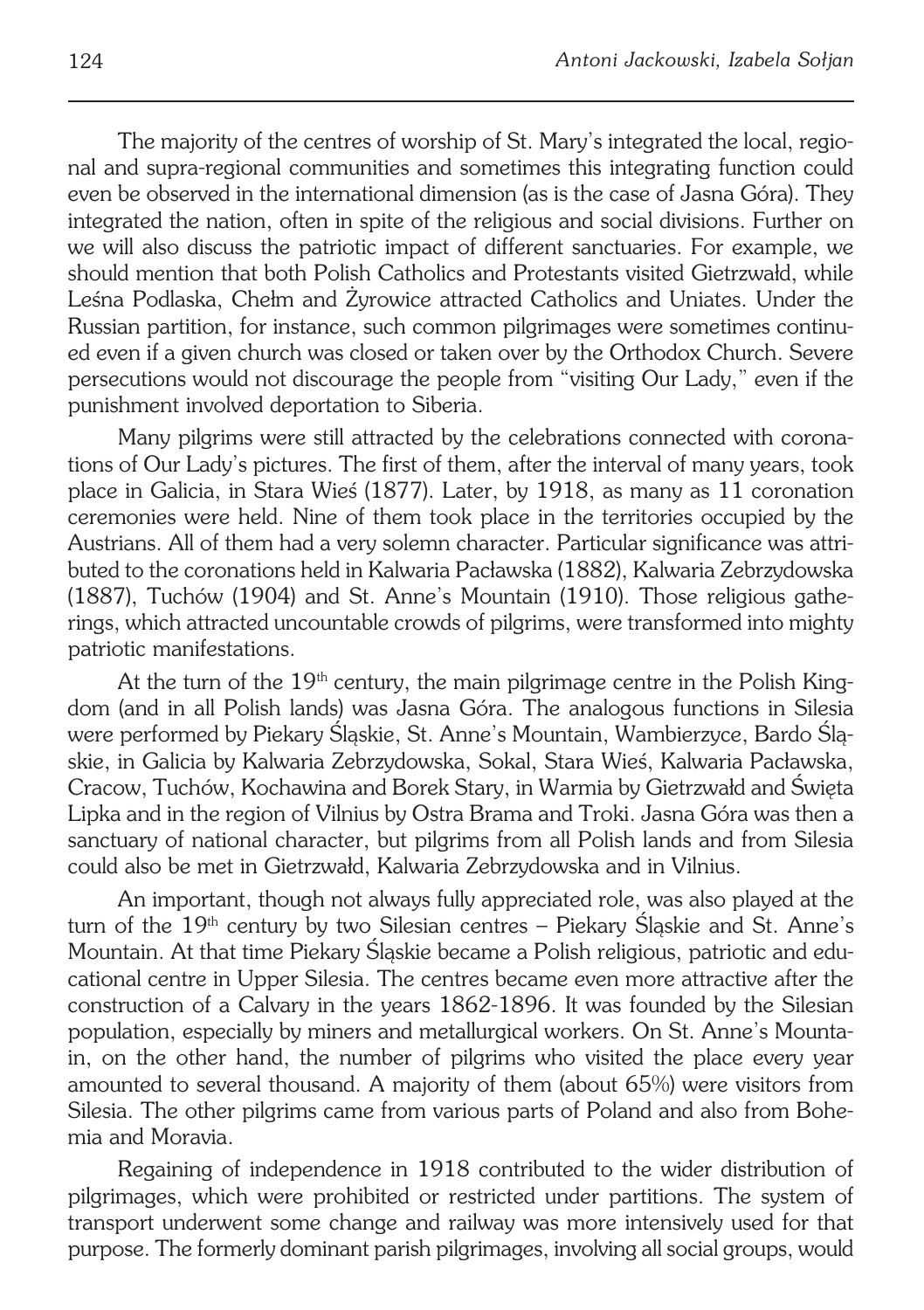more and more often be replaced by "group" pilgrimages (e.g. of men, women or children) and professional pilgrimages (e.g. academic, teachers', workers', lawyers'). There would also appear organised groups of pilgrims from abroad – consisting mostly of people of Polish descent.

By far the biggest number of pilgrims came to Jasna Góra, but such centres as Vilnius, Kalwaria Zebrzydowska, Tuchów, Górka Duchowna, Kalwaria Pacławska, Troki and Dąbrówka Kościelna also played an important role. Groups of pilgrims from all over Poland would come to Vilnius at all times. It was then that Vilnius assumed the role of one of the major "national shrine." Some enlivening of worship could also be observed in many other sanctuaries that were not well known in the past.

In Warmia, especially after the 1921 plebiscite, pilgrimages would encounter obstacles. Nevertheless, votive pilgrimages to Gietrzwałd were still organised. They continued even after the Nazis came to power in Germany. Only in 1940, taking advantage of the martial law, did the German police surround Gietrzwałd with a tight cordon. Under the pretext of a scarlet fever epidemic in the village they turned back home about 20 thousand pilgrims. During the interwar period, the pilgrimages from Wielkopolska and Silesia to Gietrzwałd practically ceased to be organised. Gradually, the custom of Polish votive pilgrimages began to fade there as well. The same con− cerned also Święta Lipka. Despite this, both those centres remained important cen− tres of St. Mary's worship for the population of Eastern Prussia and for the Polish emigration circles in Germany.

Of course, Jasna Góra continued to be the main pilgrimage centre in the coun− try. The largest numbers of pilgrims would come to the major religious celebrations (especially on August 15 and 26 and on September 8). In 1932 over 700 thousand of pilgrims came to the Jubilee of the 550<sup>th</sup> Anniversary. The peak period of pilgrimages was the year 1938, when about 1 million people visited the place.

During the discussed period, Jasna Góra enjoyed world−wide fame, while Kal− waria Zebrzydowska and Vilnius (Ostra Brama) were known all over Europe. It was then that the cult of St. Mary started losing its polycentric character and acquiring a monocentric one, with the centre in Częstochowa.

Like in the past, many pilgrims would be attracted by the celebrations connec− ted with the coronations of miraculous images of St. Mary. The first of them took place in Borek Stary, on August 15, 1919. In total, during the inter−war period, 22 such coronations were held. Among others they took place in: Rudki near Lvov (1921), Gidle (1923), Piekary Śląskie (1925), Vilnius (Ostra Brama, 1927), Żółkiew (1929), Charłupia Mała (1937), Stanisławów (1937), Swarzewo (1937) and Jazło− wiec (1939). In Vilnius the coronation celebrations on July 2, 1927, were an event of national importance. Among the visitors, were many notables, including Marshal Józef Piłsudski and the President of the Republic of Poland, Ignacy Mościcki.

The outbreak of the Second World War and the Nazi occupation, as well as the Soviet occupation in the East, hindered the mass pilgrimages. Despite numerous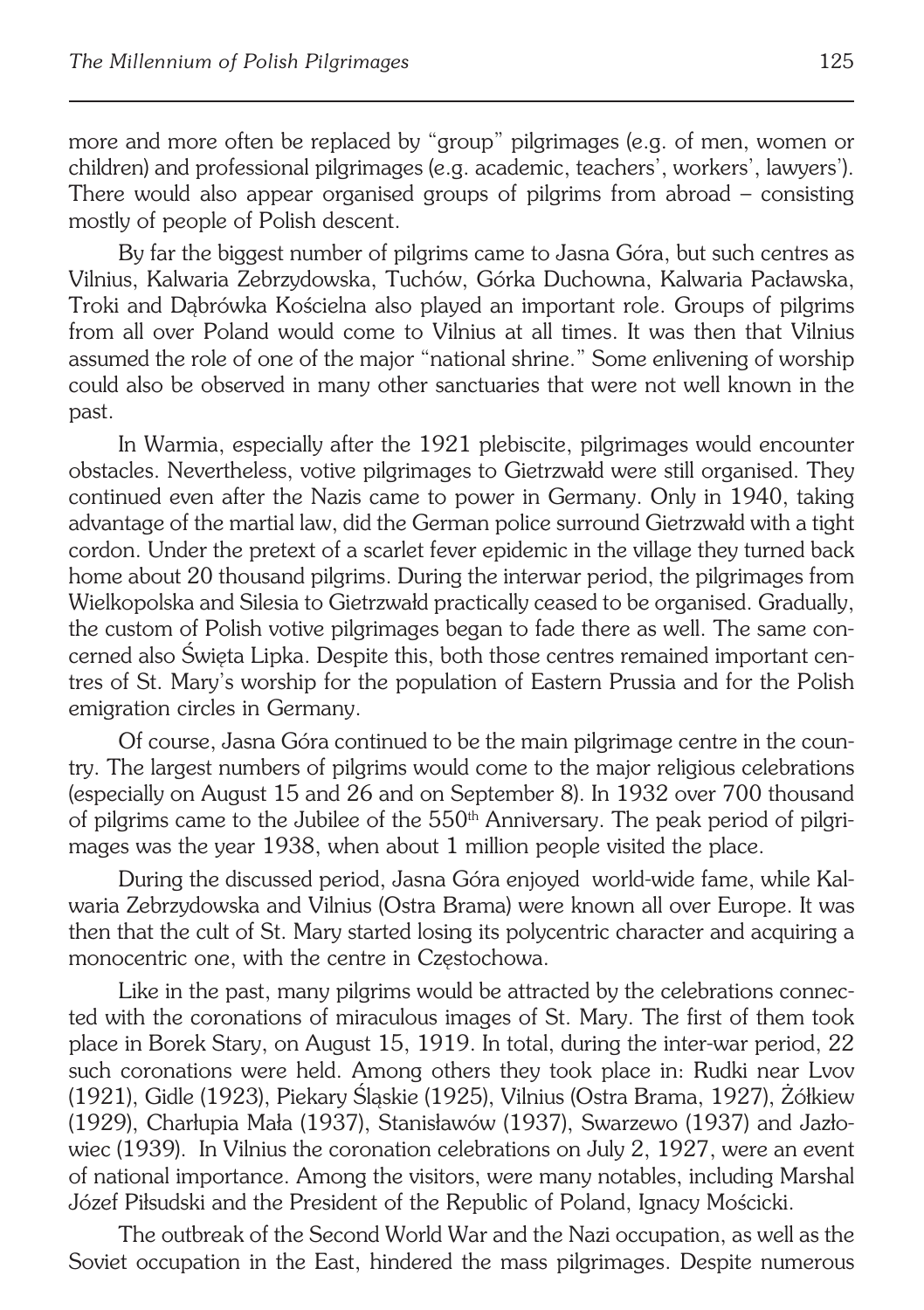obstacles and hazards, however, pilgrims continued to visit some of the sanctuaries either in small groups or on an individual basis. This concerns mostly Jasna Góra, but pilgrims could be met also in other centres, even those situated in the Reich, such as St. Anne's Mountain, for instance.

After 1945, the pilgrimage phenomenon in Poland underwent various phases. There could be noted its vivid development immediately after the war and an obvious decline in the 1950s and 1960s. Then a vehement outburst took place in the mid-1970s.

In the first years, after the military operations were over, the pilgrimage move− ment was relatively quickly revived. The major sanctuaries dedicated to St. Mary, which enjoyed international or national fame, were among the most frequently visi− ted ones. Yet pilgrimages to local centres were also numerous. The majority of those peregrinations were motivated by the desire to thank Her Ladyship for survival du− ring the years of war and occupation. Another motive was to implore Her for well− being during the difficult period of rebuilding the country and the family life. In 1946, the highest attendance – amounting to about 2 million people – was noted at Jasna Góra. This was connected with the celebration of sacrificing the Polish nation to the Immaculate Heart of Mary, on September 8. There were many pilgrims in other centres as well. In total, immediately after the war, there were more than 60 sanctu− aries dedicated to St. Mary, which enjoyed at least regional fame. The year 1947 saw the beginnings of the famous pilgrimage of "men and youths" in Piekary Ślą− skie. 100,000 men participated in the first such pilgrimage. Let us eventually men− tion two centres of St. Mary's worship, in which for some time the communist au− thorities kept imprisoned the Primate of Poland, Cardinal Stefan Wyszyński. They are: Rywałd Królewski (from September 26 to October 11, 1953) and Stoczek War− miński (from October 12 1953 to October 6, 1954). It was there that on December 8, 1953, the Primate performed the act of his spiritual sacrifice to Our Lady. The memory of Cardinal Wyszyński's stay in both those places is still vivid and it also has its reflection in the pilgrimage movement connected with them.

As a result of the territorial changes, some centres of worship which during the interwar period used to be situated abroad found themselves in Poland. They were for example: St. Anne's Mountain, Gietrzwałd, Święta Lipka, Bardo Śląskie and Wambierzyce.

A number of miraculous images of Our Lady or their replicas came to Poland from its former eastern territories, which after the war became part of the Soviet Union. For instance, the miraculous, crowned pictures of St. Mary came to: Gdańsk (from Bołszowce, Lvov – from the Dominican church – and from Stanisławów), Warszawie (from Berdyczów and Żółkiew), Wrocław (from Lvov – from the Jesuit church in Podkamień), to Gliwice (from Kochawina), Jasień (from Rudki near Lvov), Kraków (Sokal), Szymanów (from Jazłowiec), Lubaczów (from the cathedral in Lvov) and Lublin (from Latyczów).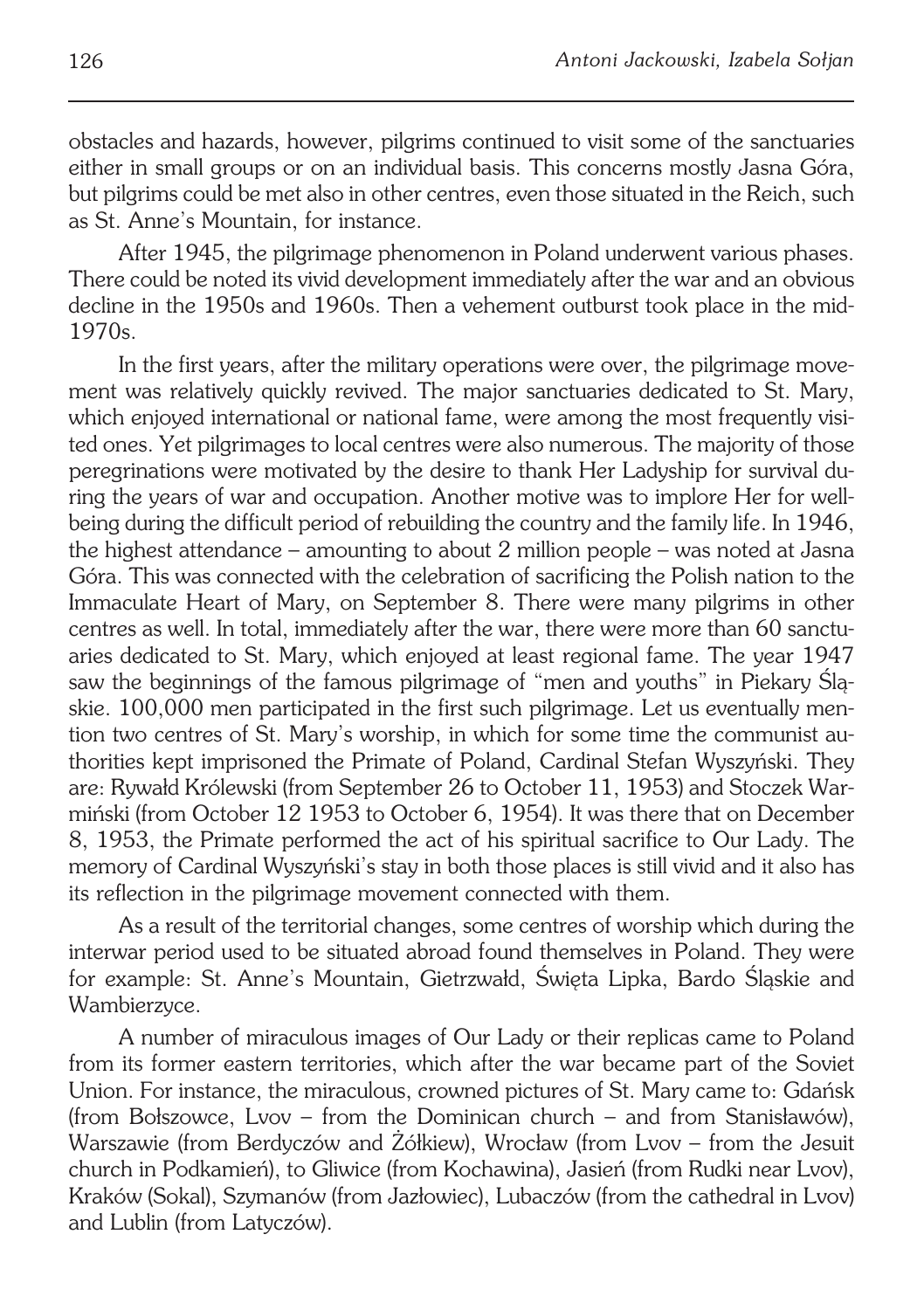

'Jasna Góra Hill. The Yard', post-card from ca. 1905 (Archives of the Department of Geography of Religion at the Institute of Geography of the Jagiellonian University)

Coronation celebrations became a more widespread phenomenon only in 1962. Before that date there took place only two such events: in Piotrkowice Chmielnickie in 1958 and in the parish church in Poznań in 1961. About 130 coronations were held in the years 1962−1999. The celebrations connected with the Millennium of the Baptism of Poland had some influence on the number of coronations. In the years 1965−1967 almost 20 such celebrations were held. Among others, the coro− nations of Our Lady's images took place in Ludźmierz (1963), Leśniów (1967), Obory (1976), Wambierzyce (1980), Limanowa (1983), Szczyrzyc (1984), Czerna (1988), Dziekanowice (1991), Dębowiec (1996) and Krzeszów (1997).

In the early 1950s the pilgrimage migrations suffered a visible decline. Arran− gement of pilgrimages became difficult and was connected with various limitations of political, social and cultural nature. For a long time the communist authorities would not issue permits for organising group pilgrimages and in particular pedestrian ones. The only exception was the Warsaw Pilgrimage. In spite of all those limitations pilgrimages were frequently organised illegally.

The pilgrimages held in the late 1970s and in the 1980s not only constituted a significant factor in tightening the local and regional relationships, but above all they accounted for one of the most important elements of national integration of the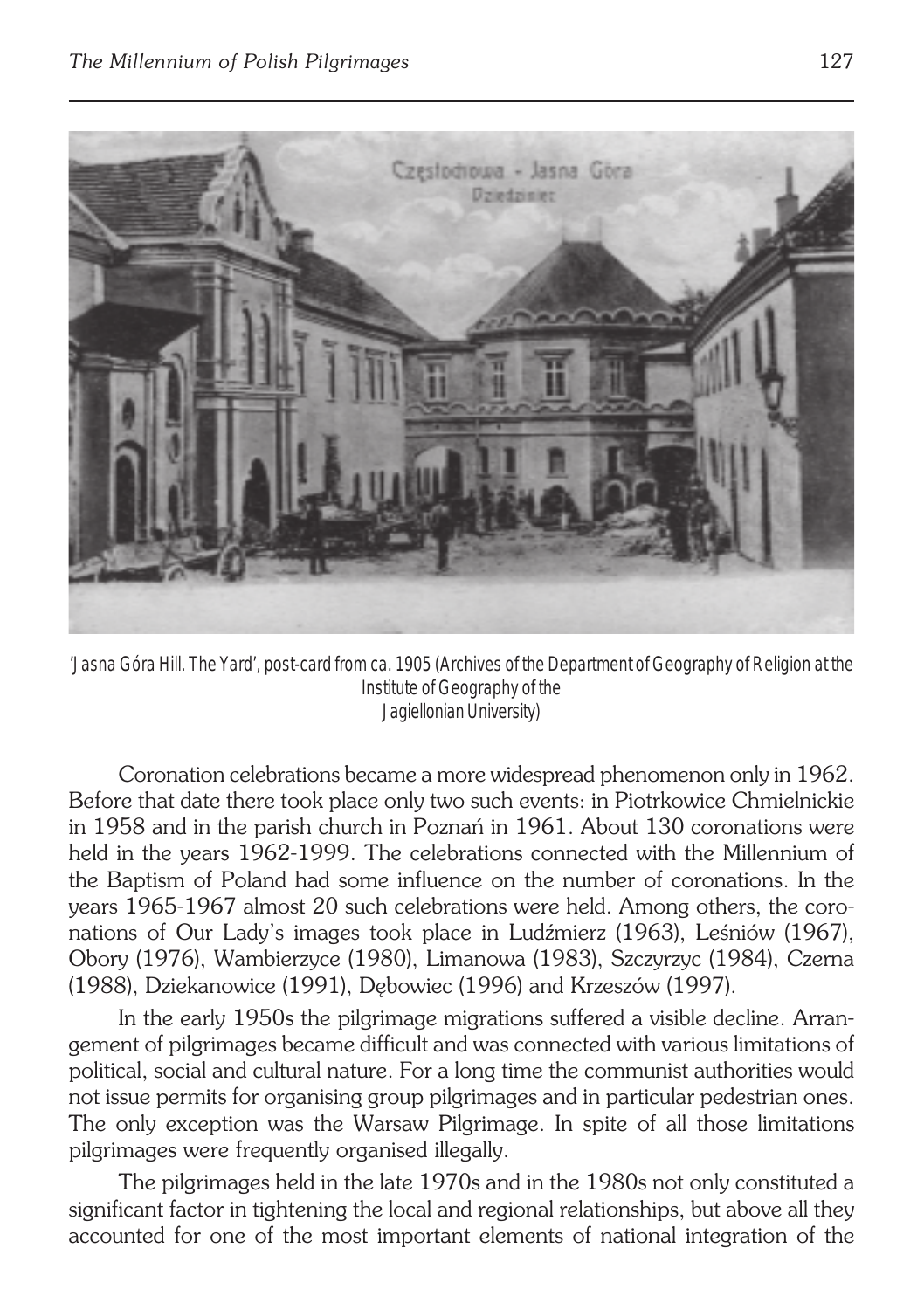Polish people. A very special role here has been played by pedestrian pilgrimages, especially by those whose destinations are St. Mary's sanctuaries. The pilgrims, for whom covering the entire pilgrimage route often takes a dozen days or so, meet the inhabitants of villages and towns in different regions of Poland and of various profes− sional backgrounds. This creates an invisible thread of reconciliation and stimulates the feeling of religious, social and national unity. At present one can even claim that the integrative function of pedestrian pilgrimages connected with St. Mary's worship has encompassed the whole European continent. The large−scale participation of young people from abroad (not necessarily of Catholic background) in the 1991 pedestrian pilgrimages to Jasna Góra to the meeting with Pope John Paul II, during the VI World Day of Youth, can serve as an example here.

Particular intensity of the pilgrimage movement can be observed during the major religious celebrations, which are usually connected with important indulgence days. Altogether, in Poland, in the major centres of St. Mary's worship there are 450 such indulgence days. Usually, each sanctuary has the privilege to organise solemn celebrations of several indulgence days and this custom dates back from the early days of Christianity in Poland. In general, among those indulgence days only a few are the so−called "great indulgence days" or "main indulgence days." In minor cen− tres there is one such day or two. These feasts gather the largest number of pilgrims and the celebrations connected with them last up to several days. They usually take place in the summer. The most important and popular indulgence days are connec− ted with the holidays of the Visitation of the Holy Virgin Mary (May 31), Assumption of the Holy Virgin Mary (August 15), Nativity of the Holy Virgin Mary (September 8) and in Poland also the holiday of the Queen of the Polish Crown (May 3) and of Our Lady of the Scapular (July 16). They are celebrated in the majority of religious cen− tres. The celebrations during the holidays connected with particular sanctuaries and images of St. Mary have special character. The best known among such indulgence days is connected with the holiday of Our Lady of Częstochowa (August 26), which is popular worldwide. But well known are also other indulgence days connected with holidays dedicated to Our Lady of: Kalwaria (Kalwaria Zebrzydowska, August 13), Piekary (September 12), Kodeń (July 2), Gidle (the first Sunday of May), Gostyń (June 25), Gietrzwałd (September 8), Tuchów (July 2), Leśniów (July 2 and the clo− sest Sunday that follows). Altogether, in the case of almost 20 sanctuaries, there were established separate holidays connected with the images of St. Mary situated there. In some of those centres, apart from the indulgence days connected with St. Mary's cult there are also celebrated indulgence days connected with holidays dedi− cated to Our Lord – e.g. in Kalwaria Zebrzydowska, Piekary Śląskie, Kalwaria Pa− cławska, Góra Świętej Anny and Wejherowo. Some of the major indulgence days are sometimes connected with saints. In most centres of St. Mary's worship indul− gence days are also celebrated on Pentecost.

Beside the religious connotations, indulgence days present a specific spectrum of regional customs. They are always notable for their ritual aspects, as well as for the richness of folk costume, folk ensembles, etc. Their authenticity is still fascina−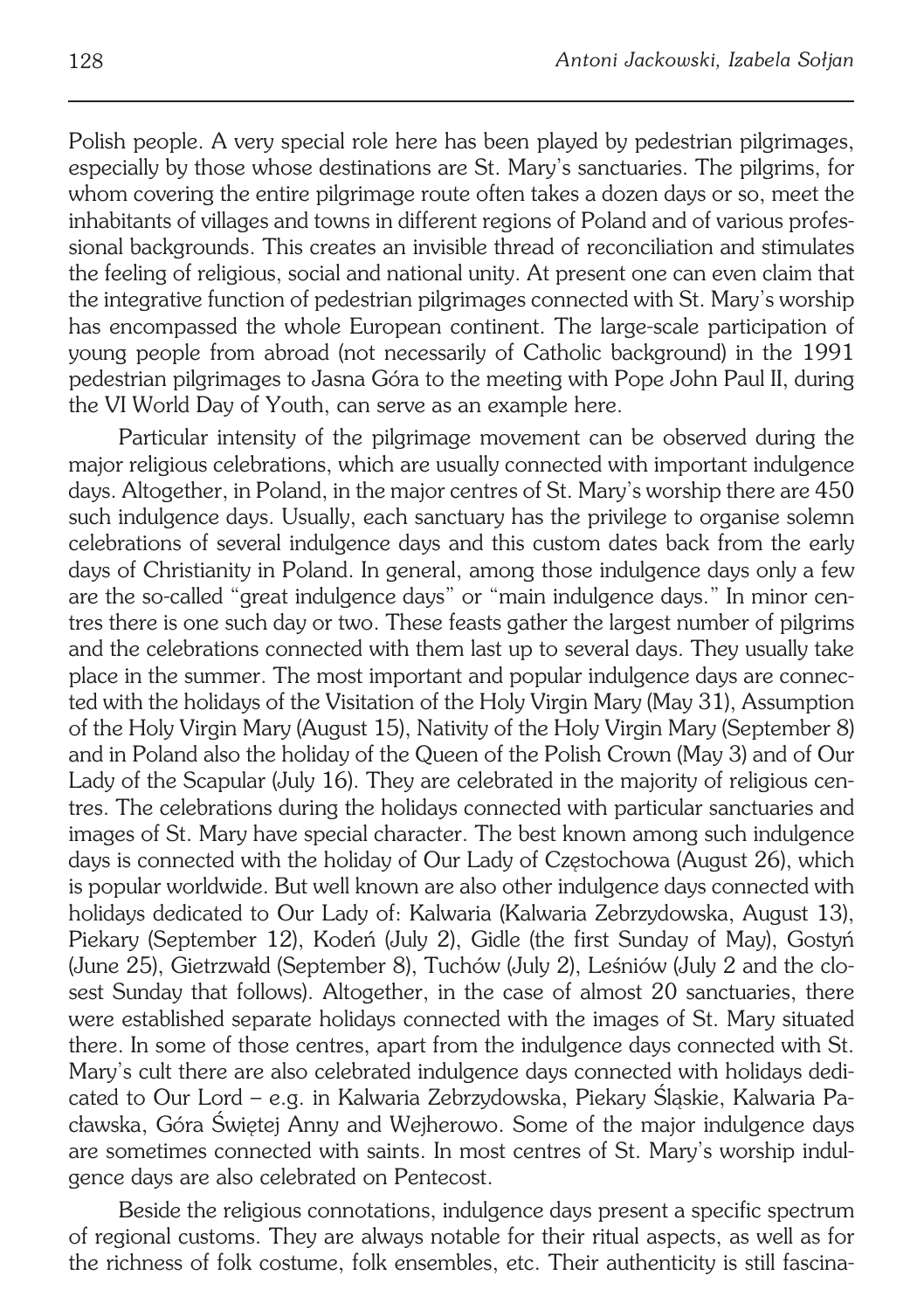ting. Indulgence days play a special role in the life of villages and little towns, in which they frequently resemble folk festivals, during which religious and secular ele− ments intermingle. Many religious people come to the celebrations of the indulgence day in large groups (the so−called "companies") led by clergymen. Each such "com− pany" carries a cross, banners or feretories. Quite often it is accompanied by an orchestra or a folk band of musicians and many pilgrims wear regional costumes. Throughout the centuries great fairs or markets were organised on indulgence days

Some of the sanctuaries dedicated to St. Mary or, to be exact, the miraculous images of St. Mary that are worshipped there, have been commemorated by poets, writers, artists and musicians. Of course, the most numerous are the works dedicated to Our Lady of Częstochowa and to the Jasna Góra Monastery, but one can also find similar works pertaining to other sanctuaries, such as Vilnius with Ostra Brama, Kodeń or Ludźmierz.

(e.g. in Częstochowa, Kalwaria Pacławska or Kalwaria Zebrzydowska).

#### **4.**

Jasna Góra belongs to the largest and most important centres of religious wor− ship of Christendom and beyond. It is the second most important place of St. Mary's cult beside Lourdes. It also has one more unique feature. It is the largest centre of St. Mary's worship of Christendom, whose establishment and development are not rela− ted to any revelations of Our Lady. At the same time, it is the largest pilgrimage centre in Central and Eastern Europe, as well as the largest Christian sanctuary in the territory extending from France in the West to the Russian Far East. The object of worship in the Jasna Góra Sanctuary is the Holy Icon. The popularity of this worship was a result of the fame of Our Lady of Częstochowa and Her role in the history of the Polish nation, especially during the long periods of captivity and under the communist regime. This worship has had a significant influence on the religio− usness of the Poles and on the life of the Church in Poland.

For a number of centuries, Jasna Góra has been an important link in the pro− cess of the mutual influences of two major trends within Christianity – both Western and Eastern. The Jasna Góra centre is situated in the middle of Europe. This loca− tion can be described as "ecumenical." Its central position, as well as the easy access to the Sanctuary, determines its special role of a centre whose influence spreads in all geographical directions of Christian Europe, especially to the East and West.

For the Poles, regardless of where they live, Jasna Góra is the most important holy place. Many centres of religious worship were even given additional names connected either with Jasna Góra or with Częstochowa, which were to emphasise the status of those centres. At present, Jasna Góra accounts for 80% of the entire pilgrimage movement in Poland.

The beginnings of the Jasna Góra sanctuary seem to confirm its unique charac− ter. Not yet a centre of national status, within a period of several dozen years, Jasna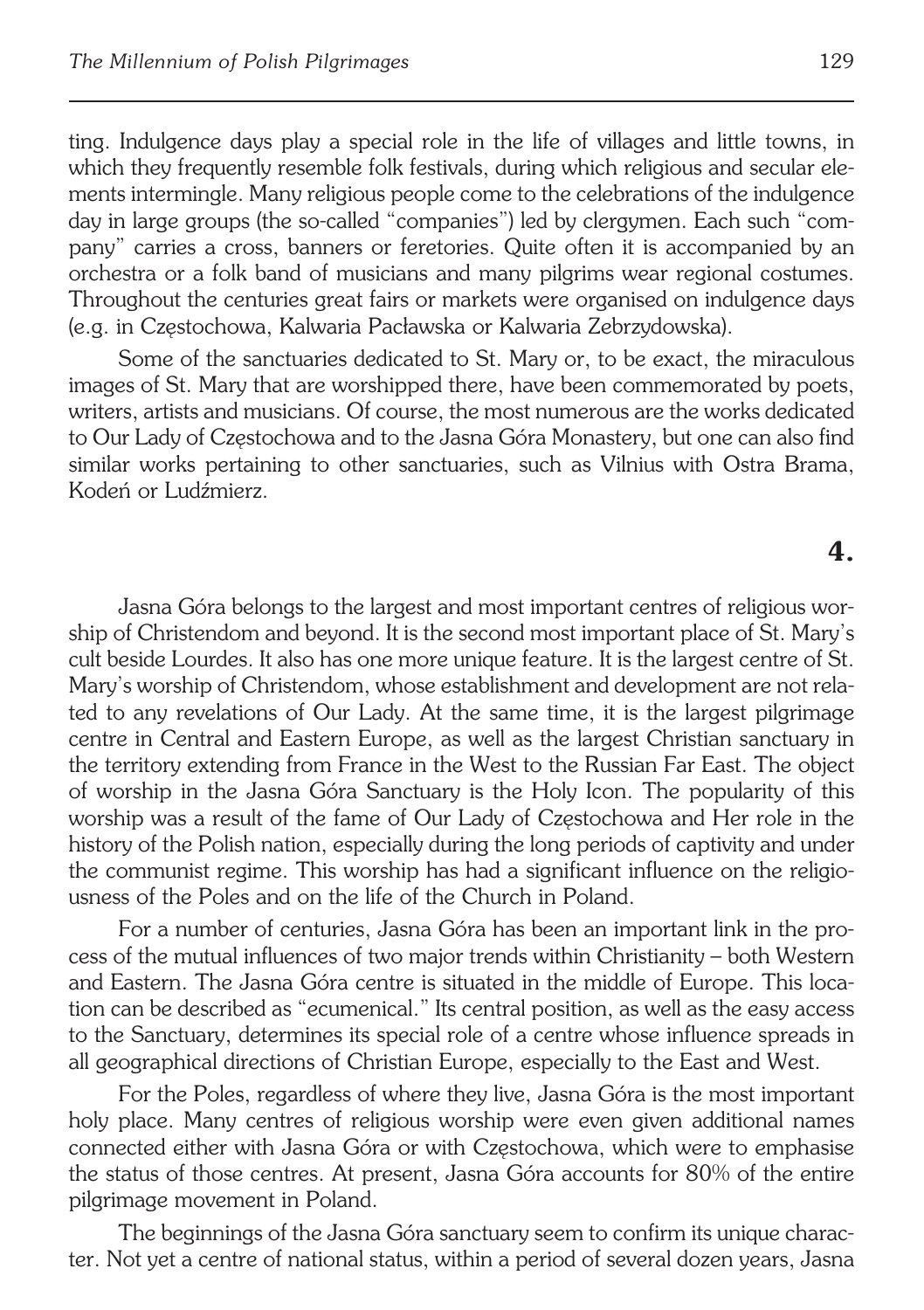Góra became a centre of international status, attracting crowds of pilgrims, mostly from Central and Eastern Europe.

Several dozen thousand of pilgrims, from the territory of the Republic of Po− land and from other countries and regions, used to come to the major celebrations held there. According to the chronicles which have been preserved, in the 16<sup>th</sup> cen− tury, the pilgrims came from more than 200 different places. A fragment of a poem by Grzegorz of Sambor, entitled *Censtochova* (1568) testifies to the fame that Jasna Góra enjoyed at that time:

*"Częstochowa is small, but its rank Surpasses all other towns in the world. Not only the Poles come to these holy premises, And not only the pious Lithuanians come in crowds: The inhabitants of our mountains and of the whole Polesie, The people of Kaszuby and the people of Moscow pay their homage here. The people of Kujawy put up their canvas tents here, While the people of Mazury built their woollen booths. There come brave Moravians and rich Hungarians, People of Podolia and Germans, Slovenians, Russians. Many people come here from Pomerania, Volhynia, Trakia, Livenia, Samogitia, Saxony, Prussia, Bohemia and Silesia."*

The status of Jasna Góra also finds its confirmation in the fact that all Polish kings (except for Stanislaus Augustus Poniatowski) came here as pilgrims, some of them even several times. It clearly had a dominated position among the remaining 400 centres of St. Mary's worship in Poland. A particularly vivid pilgrimage move− ment could be observed at the sanctuary after the famous defence of Jasna Góra during the Swedish siege in 1655 and after King John Casimir's oath in Lvov on April 1, 1656. It was also then that the worship of Our Lady of Częstochowa as the Queen of Poland was established.

In the 17<sup>th</sup> century, the pilgrimages to Częstochowa became such an important religious practice that no one even dared to forbid villeins [peasants forced to villein service their feudal lord] from taking part in them. At that time Częstochowa also became a centre of religious painting.

Special pilgrimage trails started to emerge then as well. In the  $17<sup>th</sup>$  century, the tradition of pedestrian pilgrimages to Częstochowa was beginning to take shape. The number of such pilgrimages increased during the subsequent centuries. Among others, since 1711 until the present, the Warsaw Pilgrimage has been held every year. The coronation of the picture, in 1717, additionally enhanced the worship of Our Lady of Częstochowa in Poland.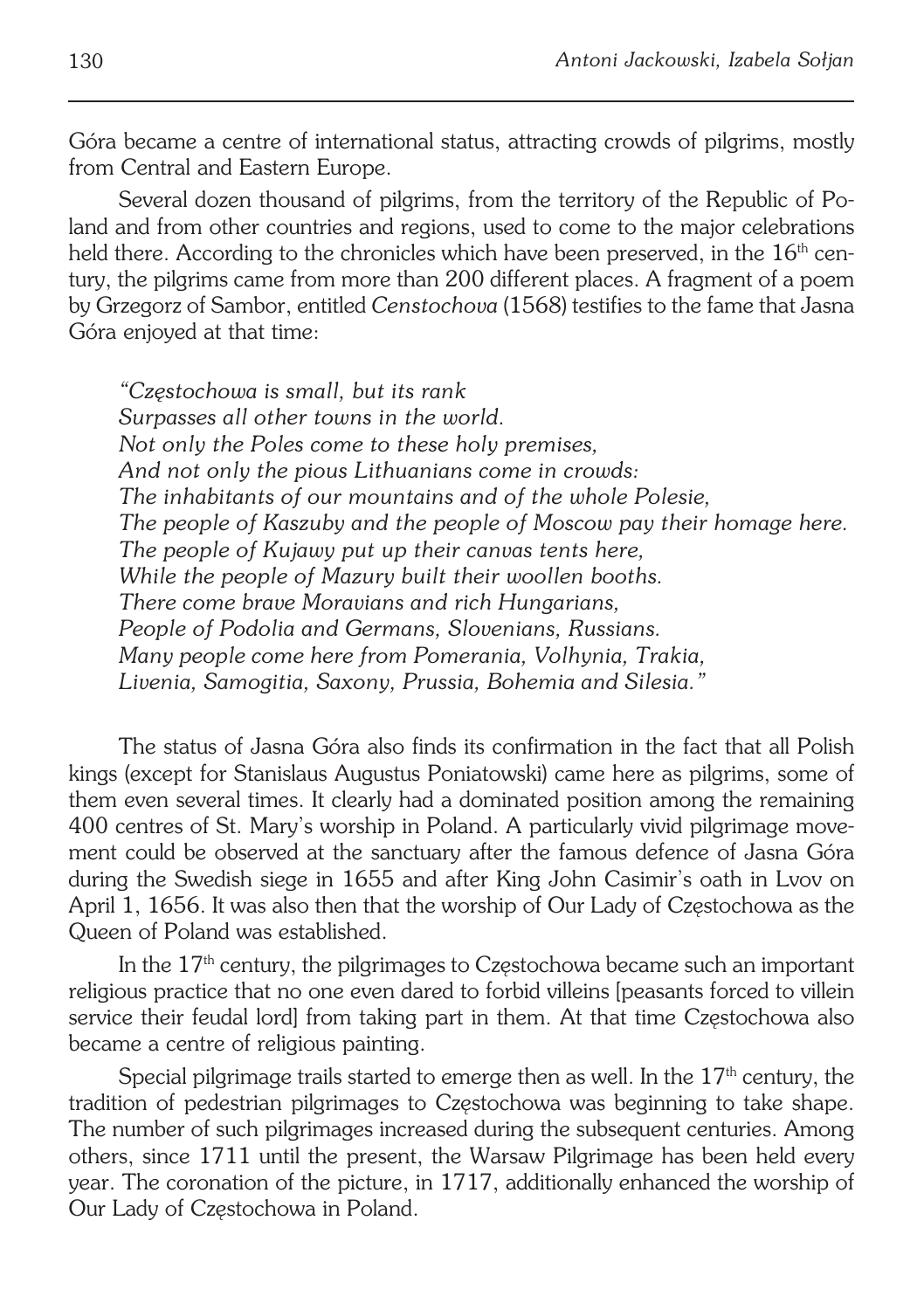The Jasna Góra centre played a special role during the partitions of Poland, contributing considerably to strengthening the national feelings within the Polish society.

During the time when Poland was partitioned, pilgrimages became an impor− tant form of both religious and patriotic manifestations, which are discussed further on. The turn of the  $19<sup>th</sup>$  century saw the beginning of pilgrimages of professional groups (e.g. of workers) and of classes (e.g. of men) to Jasna Góra. Jasna Góra was also visited by many distinguished representatives of Polish culture, such as Zygmunt Krasiński, Stanisław Moniuszko, Jan Matejko, Jan Chełmoński, Eliza Orzeszkowa, Henryk Sienkiewicz, Władysław Stanisław Reymont, Cyprian Kamil Norwid, Włady− sław Syrokomla or Julian Ursyn Niemcewicz. Poets, writers, painters and musicians dedicated their works to the sanctuary at Jasna Góra.

In the years of the Second Republic, Jasna Góra enjoyed worldwide fame. Apart from the religious objectives, the pilgrimages were also supposed to constitute an important factor in the integration process of the Polish society, which was no longer divided by the borders established as a result of the partitions. In August 1920, after the "Vistula Miracle," the Poles who were lying prostrate on the square at Jasna Góra again called St. Mary of Częstochowa the Queen of Poland. In the 1930s, the most popular pilgrimages were professional and class pilgrimages. In 1938, Jasna Góra was visited by approximately one million pilgrims. By way of comparison it should be said that in the same period Lourdes was visited by 1.2 million pilgrims.

During the Second World War the pilgrimages to Jasna Góra did not cease. In spite of numerous hazards, small group of pilgrims visited the holy place. Many people would also come on their own. During the entire occupation period, even at the time of the Warsaw Uprising, the Warsaw Pedestrian Pilgrimage was continued. Each time it consisted of a group of about 60−80 people. There were also organised academic pilgrimages, in which students and professors from Warsaw, Cracow, Lu− blin and Lvov took part. The first of them took place on May 26, 1940. Later they were held until 1944. Karol Wojtyła, now Pope John Paul II, took part in the pilgri− mages of 1942 and 1943 as a representative of the Jagiellonian University, which then functioned in conspiracy.

After the Second World War, the pilgrimages to Jasna Góra, in the same way as other pilgrimages in Poland, underwent various phases, depending mostly on the political and social situation. Soon after the war, the pilgrimage movement was rela− tively quickly revived.

In the first decade after the war, there were around one million pilgrims a year. It must, however, be stressed that in the early 1950s the pilgrimage movement started to decline. The number of pilgrimages, especially the pedestrian ones, dwin− dled. Because of propaganda, the authorities gave their permission to organise the Warsaw Pilgrimage only, but in 1963 attempts were made to ban it as well. Since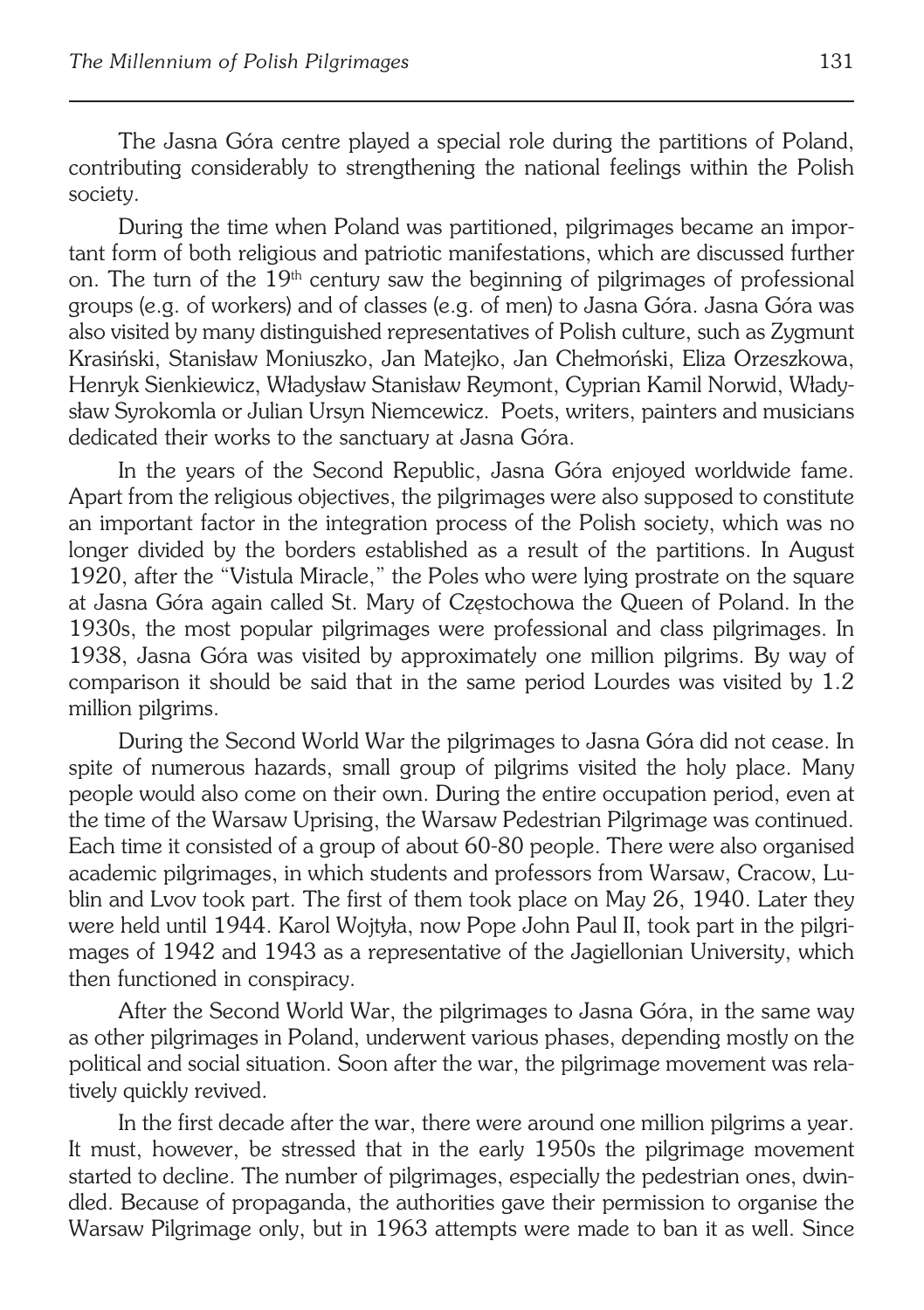the communist authorities did not allow the organisation of any diocese pilgrimages to Jasna Góra, the Warsaw Pilgrimage was soon transformed into a religious event of national character, and gradually also an international one. The later diocese pilgrimages stemmed from the Warsaw Pedestrian Pilgrimage.

A breakthrough moment for enlivening the pilgrimages to Jasna Góra was connected with the 1966 celebrations of the Millennium of Christianity in Poland. Another stimulus was brought about by the year 1976, when the celebrations of the Jubilee of the 600<sup>th</sup> anniversary of Jasna Góra began. Because of the situation in the country, the authorities were in a way forced to respect to a greater extent the requirements of the religious people who wanted to go to the Black Madonna in organised groups, especially in the form of pedestrian pilgrimages. The culminating moments in the history of the pilgrimage movement were connected with the suc− cessive visits of Pope John Paul II at Jasna Góra, in the years 1979, 1983, 1987, 1991 (VI World Youth Day), 1997 and 1999, as well as with the celebrations con− nected with the 600<sup>th</sup> anniversary of the existence of the monastery held in the years 1982−1983. In connection with that important anniversary, some new pedestrian pilgrimages were initiated.

Since the first visit of the Pope, Jasna Góra has been visited by the average number of 4−5 million pilgrims a year.

There are about 10 days out of the year, when Jasna Góra is visited by more than 100 thousand pilgrims a day. This happens, in particular, during the major holidays dedicated to St. Mary: May 3 – the day of Our Lady the Queen of Poland, August 15 – the day of Assumption of the Most Holy Virgin Mary, August 26 – the day of Our Lady of Częstochowa and September 8 – the day of the Birth of the Most Holy Virgin Mary. Other such days are connected with the prayer meetings during several major pilgrimages organised by the Renewal in the Holy Ghost Movement in June (since 1985), by Radio Maryja Family in July (since 1995), by farmers in Sep− tember (in connection with the Harvest Festival, since 1982) and by the working people in September (since 1981).

Since the late 1970s, we have been able to observe a vivid development of pedestrian pilgrimages to Częstochowa. From June to the end of September, aro− und 175−200 thousand groups of pilgrims come to Jasna Góra on foot. In the 1980s, the patriotic aspect of that phenomenon was almost as important as the religious one. Participation in a pilgrimage was a special form of protesting against the regi− me, against the martial law established in 1981 and against the political persecutions connected with it.

More than 50 trails of pedestrian pilgrimages meet in Częstochowa. They cross the whole country and their length is anything between several and several hundred kilometres.

The role and position of Jasna Góra in the world pilgrimage migrations is quite considerable, though it is not always noticed and appreciated, either in the foreign or national writings.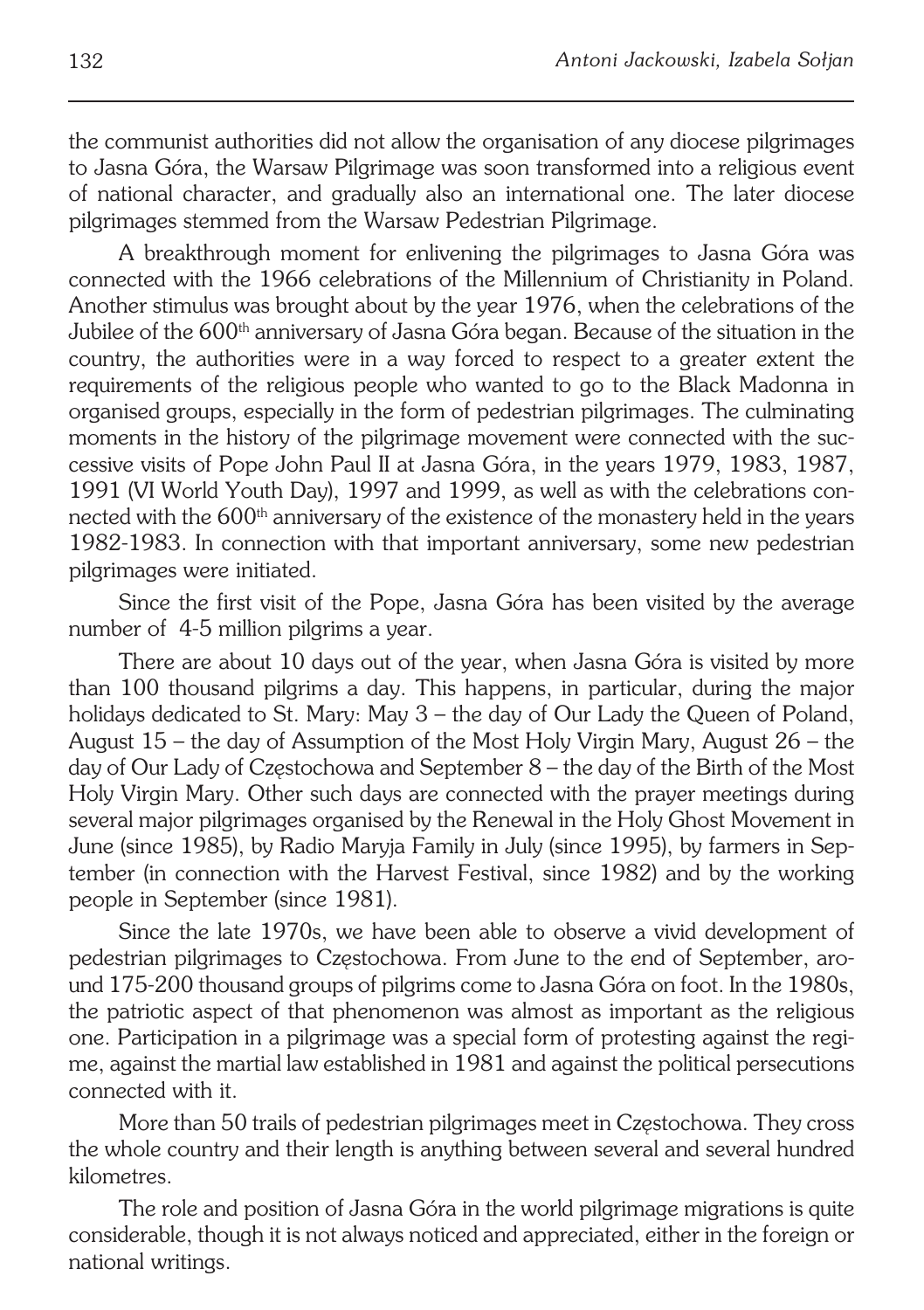Let us conclude our discussion of Jasna Góra with the words of John Paul II, uttered in the welcoming address to the young people from all over the world, during the 1991 meeting. Talking about the role of the Jasna Góra Sanctuary he emphasi− sed the fact that *"... it is deeply inscribed in the history of one nation and at the same time it is wide open towards all nations and people of Europe and of the whole world."*

## **5.**

In the late Middle Ages, new pilgrimage destinations connected with the Pas− sion of Christ emerged in Western Europe. They were Calvaries representing sym− bolically those places in Palestine which were connected with the passion of Christ and His death on the cross.

At the end of the  $16<sup>th</sup>$  century, various forms of worshipping the Passion of Christ were well−known and established in this country. However, there were no Calvaries, which were already popular in Western Europe. In Poland, the first such place was the monumental project implemented in Kalwaria Zebrzydowska. It was to commemorate the places of Christ's passion and death. Its establishment greatly enhanced the development and popularity of the Via Dolorosa service in Poland. The name Calvary, on the other hand, was used for a number of similar complexes that came into being in the  $17<sup>th</sup>$  and in the next centuries. Altogether, over 60 Calvaries were built in Poland, but only some of them have survived until now. As a result of the territorial changes after the Second World War, Kalwaria Żydowska (Jewish Calvary), Kalwaria near Werki and Kalwaria in Samogitia remained in the Soviet Union. On the other hand, such Silesian Calvaries as Wambierzyce, Krzeszów and St. Anne's Mountain found themselves in Poland.

Chronologically, the first calvaries in Poland were: Kalwaria Zebrzydowska (1600), Pakość upon the Noteć River (1628), Kalwaria Żydowska (1640), Kalwaria Żmudzka (1642), Wejherowo (1649), Werki near Vilnius (1664), Pacław (1668), Góra Kalwaria (1670), Krzeszów (1672), Wambierzyce (1681−1708), St. Anne's Mountain (1700−1709) and Ujazdów (1731).

The spatial arrangement of the Calvaries, including the arrangement of the chapels, was to resemble the topography of Jerusalem. In the case of Kalwaria Zebrzydowska, this similarity in location accounted for the fact that the centre was commonly referred to as "Polish Jerusalem."

It has to be clearly stated that pilgrimages to Calvaries in Poland never attained the scale of the pilgrimage movement connected with the sanctuaries dedicated to St. Mary. It resulted mostly from the special reverence the Poles always had towards Our Lady. Probably, this also accounts for the fact that in the 17<sup>th</sup> century the guardians of Calvaries would try to obtain for their sanctuaries some grace−bestowing images of Our Lady (e.g. in Kalwaria Zebrzydowska − 1641, in Kalwaria Pacławska − 1679). When the worship of St. Mary was already dominant in a given Calvary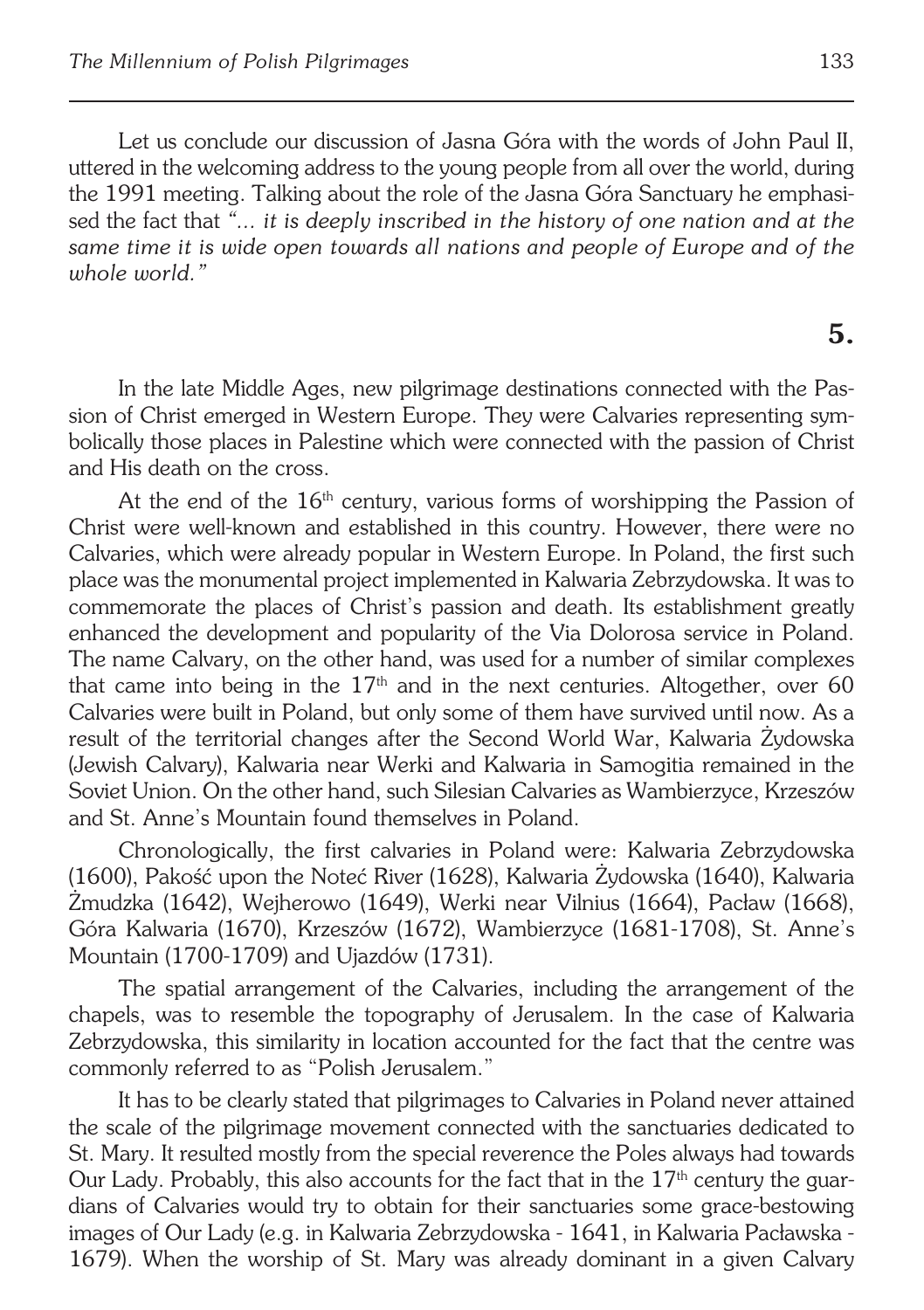centre, indulgence days connected with St. Mary's holidays and special services dedi− cated to Our Lady [in Polish called "Dróżki"− English meaning − "Paths"] started to be celebrated there. For the first time they were introduced to Kalwaria Zebrzydowska in 1613. However, they acquired their final form, after 1630. The co−existence of Calvaries and the miraculous images of St. Mary, as well as the special services dedicated to Our Lady, stimulated the development of the pilgrimage movement. Also the passion mystery plays, which were performed, for instance in Kalwaria Zebrzydowska, as early as the first half of the  $17<sup>th</sup>$  century, contributed to that effect.

Because of the religious status of Kalwaria Zebrzydowska, the Poles began to call it Częstochowa or Jasna Góra of the South. Special infrastructure, connected mainly with the religious function of the town, developed there. During the interwar period, Kalwaria Zebrzydowska was the second biggest pilgrimage centre in the country beside Jasna Góra. It has kept this status until now. Pope John Paul II was connected with the sanctuary in Kalwaria since his childhood. During his 1979 visit there he said: *"There is some power of attraction about Kalwaria."*

Every year, about one million pilgrims come here. The visits are most numero− us during the Holy Week, as well as during the August celebrations dedicated to St. Mary.

Kalwaria Zebrzydowska is also famous for the special "Paths" services dedica− ted to Our Lady. It is worth reiterating that the "Paths" dedicated to Lord Jesus are oriented eastwards from the basilica and they consist of 28 Stations (in 24 buildings), while the "Paths" dedicated to Our Lady go southwards and they consists of 24 Stations (in 11 separate buildings). Altogether, there are more than 40 sacral buil− dings situated on the area of about 6 km<sup>2</sup>.

We have devoted much attention to Kalwaria Zebrzydowska, but its significan− ce for the Polish pilgrimages and the religiousness connected with the Passion of Christ, as well as for the religious culture is quite exceptional. As the first Calvary in this country, it greatly influenced the later Calvary foundations. Instances of copying the model of Kalwaria Zebrzydowska could be noticed in particular in the successive 17<sup>th</sup>-century establishments. The contemporary international status of Kalwaria Ze− brzydowska is confirmed by the fact that on December 1, 1999, it was included in the UNESCO World Heritage List. Kalwaria Zebrzydowska was granted this distinc− tion as the only pilgrimage centre in Poland and the only Calvary in Europe.

Establishing new Calvaries is a continuous process. The "newest" ones are the Calvaries in Leżajsk and in Kałków.

#### **6.**

Analysing the history of the Polish nation, one can clearly distinguish the pe− riods, during which some of the religious practices were closely related to the patrio− tic trend. That was true about many services as well as about the pilgrimages whose destinations were scattered all over Poland. Carrying banners with St. Mary's ima−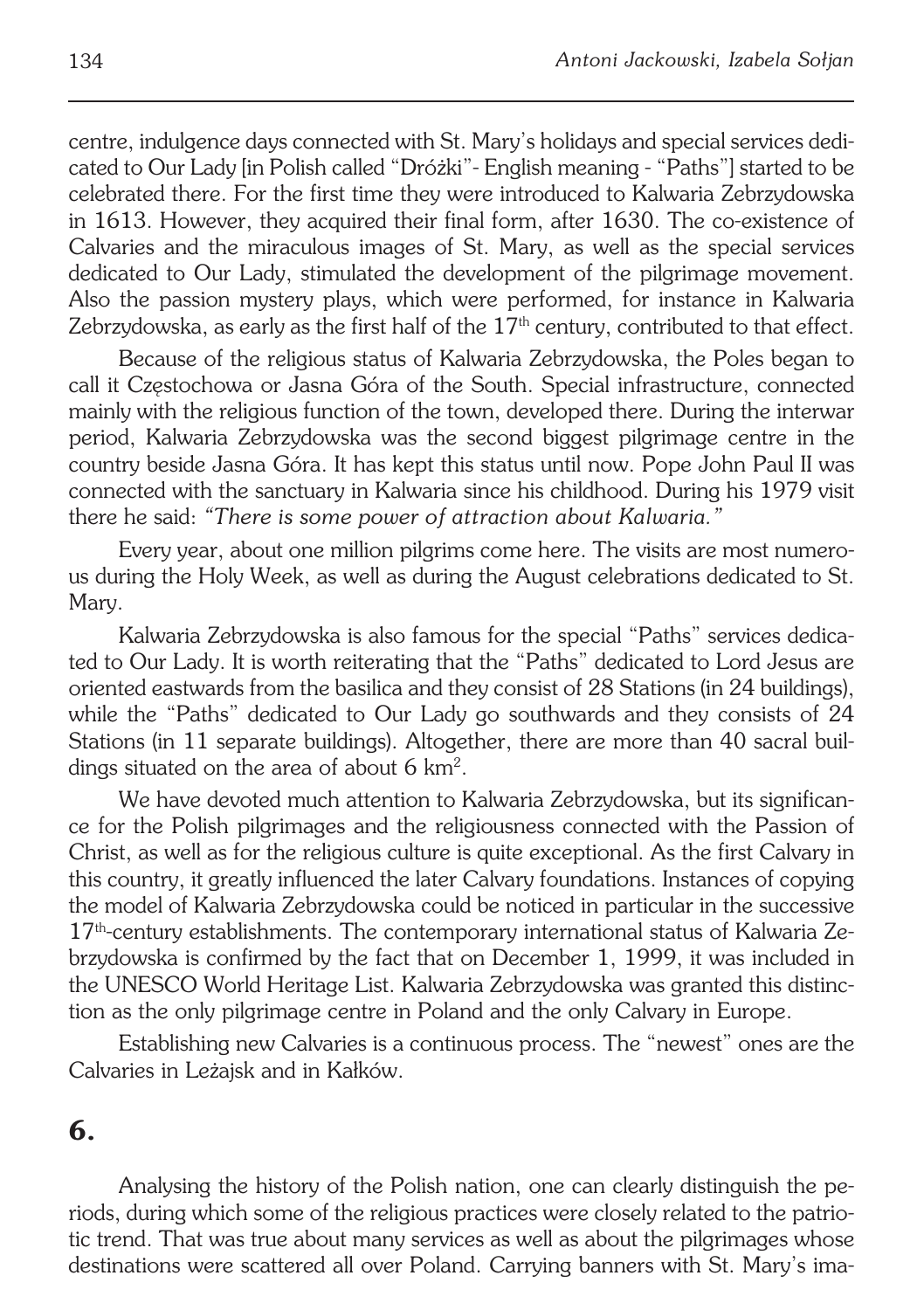ges, especially with Our Lady of Częstochowa, our army fought many victorious battles with the enemy. After the Swedish invasion and the defence of Jasna Góra (1655), this centre became also a national symbol. It held that function during the partitions, under the Nazi occupation, after the war till the downfall of the communist regime in 1989 and it still holds it. After the famous oaths of John Casimir (1656), in which he announced Our Lady the Queen of Poland, the worship of St. Mary acquired a national character. The sanctuaries situated in the border zones played an important role in the integration process of the Polish people. It also frequently occurred that some centres became more popular, because the patrons of the sanctuaries supported the community in difficult times. By way of example we can mention here St. John of Dukla, whose supernatural intervention, according to the popular belief, helped to save Lvov in 1648, when it was besieged by Chmielnic− ki's army.

The patriotic trend in pilgrimages was most notable during the times of parti− tions. From the very beginning of the occupation, the partitioning powers (initially all of them, and later mostly Prussia and Russia) consequently aimed at annihilating anything that was Polish or connected with Poland. That policy also applied to reli− gious life and it manifested itself, among others, through hindering or prohibiting pilgrimages. Sometimes, undertaking a pilgrimage could even be dangerous. In 1792, for instance, the participants of the Warsaw Pilgrimage, including the priests, were killed by Prussian soldiers near Wola Mokrzewska. Their common burial ground, the so−called "Pilgrims' Graves," is situated on the route to Częstochowa, 10 kilometres away from St. Anne's. Until now, the pilgrims going to Jasna Góra make a stop near those Graves to pray there.

In all partitioned lands, the anti−Polish and anti−religious policy of the authori− ties manifested itself also in the liquidation of monasteries carried out on a large scale. It should be reminded that a considerable number of pilgrimage centres were connected with monasteries. The liquidation actions were carried out almost thro− ughout the entire occupation period. An exception was the territory annexed by Austria, where the police was abandoned at the end of the second decade of the 19<sup>th</sup> century. The last great wave of the liquidation actions, of an obvious political and national character, took place in the years 1864−1879, in the territories annexed by Russia and Prussia. In the territory annexed by Austria, on the other hand, most actions carried out in the era of the so−called "Josephism" were anti−Polish in nature. That ideology consisted in the absolute control of religious life by the state. In the Polish lands it was eventually abandoned before 1820. In the territories annexed by Prussia the repression policy was called "Kulturkampf." It was particularly prominent after 1878 and it consisted in the escalation of the Germanisation policy. The ac− tions directed against the centres of the Roman Catholic Church were parallel to the persecutions of the Greek Catholic Church. It was so in the eastern territories anne− xed by the Russian Empire, as well as in the Kingdom of Poland and in Eastern Galicia.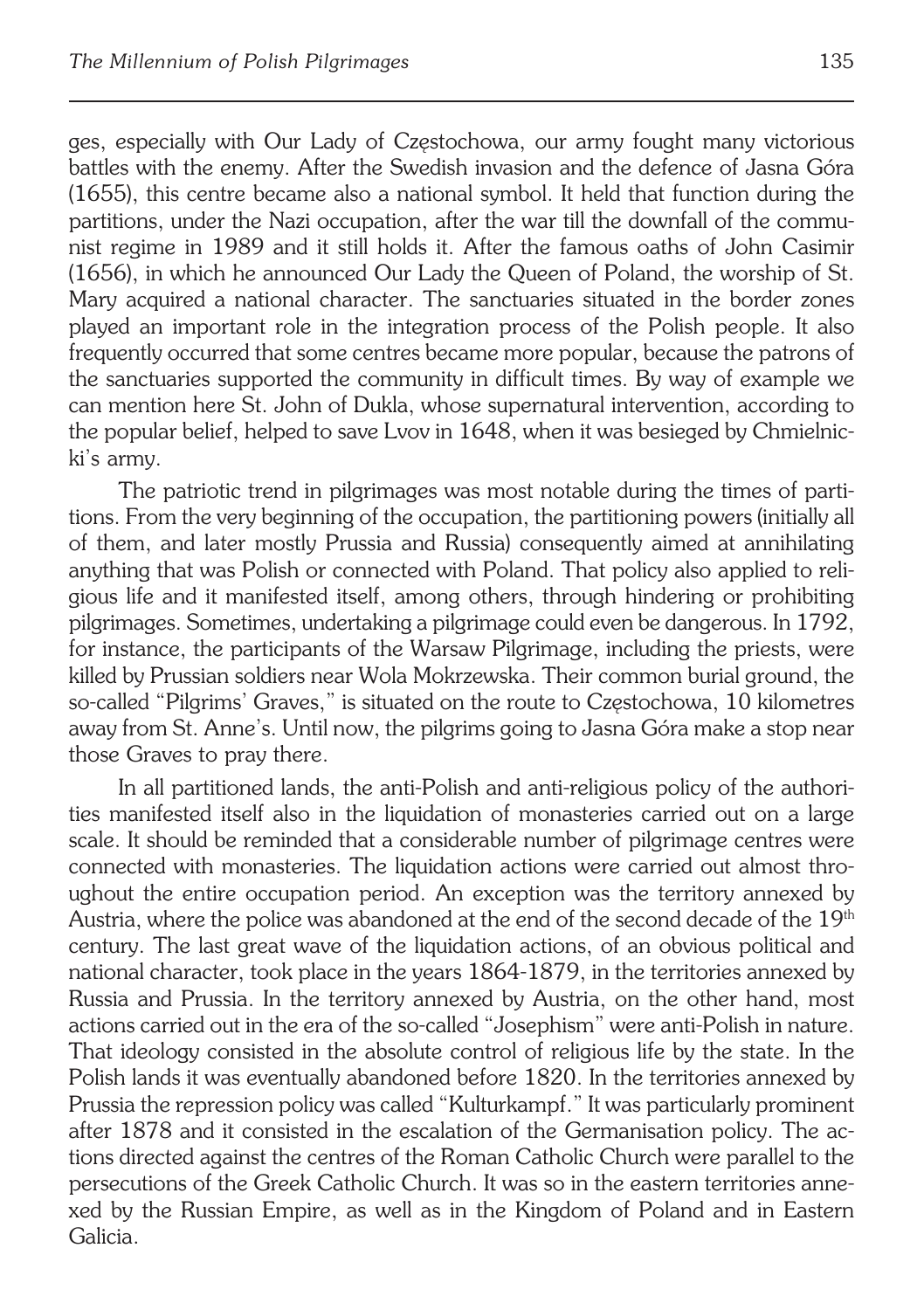

'Poland at the feet' Christ – by T. Butkiewicz, post-card (Archives of the Department of Geography of Religion at the Institute of Geography of the Jagiellonian University)

In spite of these difficulties, and per− haps because of them, Polish churches, especially those which played the role of pilgrimage sanctuaries, acquired some spe− cial force of attraction. Despite the policy of persecutions, the Church became the most important link uniting the nation. The combination of the religious and na− tional awareness which thus came into being was a phenomenon unknown else− where in Europe. Apart from religious aspects, pilgrimages involved some patrio− tic undertones and they frequently consti− tuted a kind of demonstration directed aga− inst the enemies. The process of national integration was enhanced thanks to the meetings of the Poles in various pilgrima− ge centres. Some of the pilgrimage desti− nations were the centres strongly connected with the history of Poland (e.g. Gnie− zno, Cracow, Warsaw, Vilnius). This phe− nomenon was referred to as "national pil− grimages." The partitioning powers for− bade organising official pilgrimages to par− ticular sanctuaries, especially to the best known ones. The Polish community often

reacted to such prohibitions by organising night pilgrimages (e.g. to St. Anne's Mo− untain or to Święta Lipka) or "substitute" pilgrimages. Particularly strong persecu− tions were directed against pilgrimages to Jasna Góra. At various times, the authori− ties issued ordinances limiting pilgrimages only to the territories annexed by a given state. In Russia many Catholic and Uniate churches were handed over to the Ortho− dox Church. The repression actions of the tsarist authorities directed against mona− steries and Uniates resulted in the fact that some of the miraculous images of Our Lady were taken to other sanctuaries within the diocese or to other regions, even outside the territories annexed by Russia. For example, in the years 1875−1927, the picture of Our Lady of Kodeń was kept at Jasna Góra. The ordinances of the Rus− sian authorities in the annexed territories became even more severe after the Janu− ary Uprising. Only the holders of valid passports could cross the border of the pro− vince and pilgrimages to Jasna Góra additionally required special permits issued by the civil administration. That situation changed to some extent only in 1905, as a result of the so−called "tolerance law." Thanks to it some enlivening of the pilgrima− ge movement in from the territories of Russia became possible.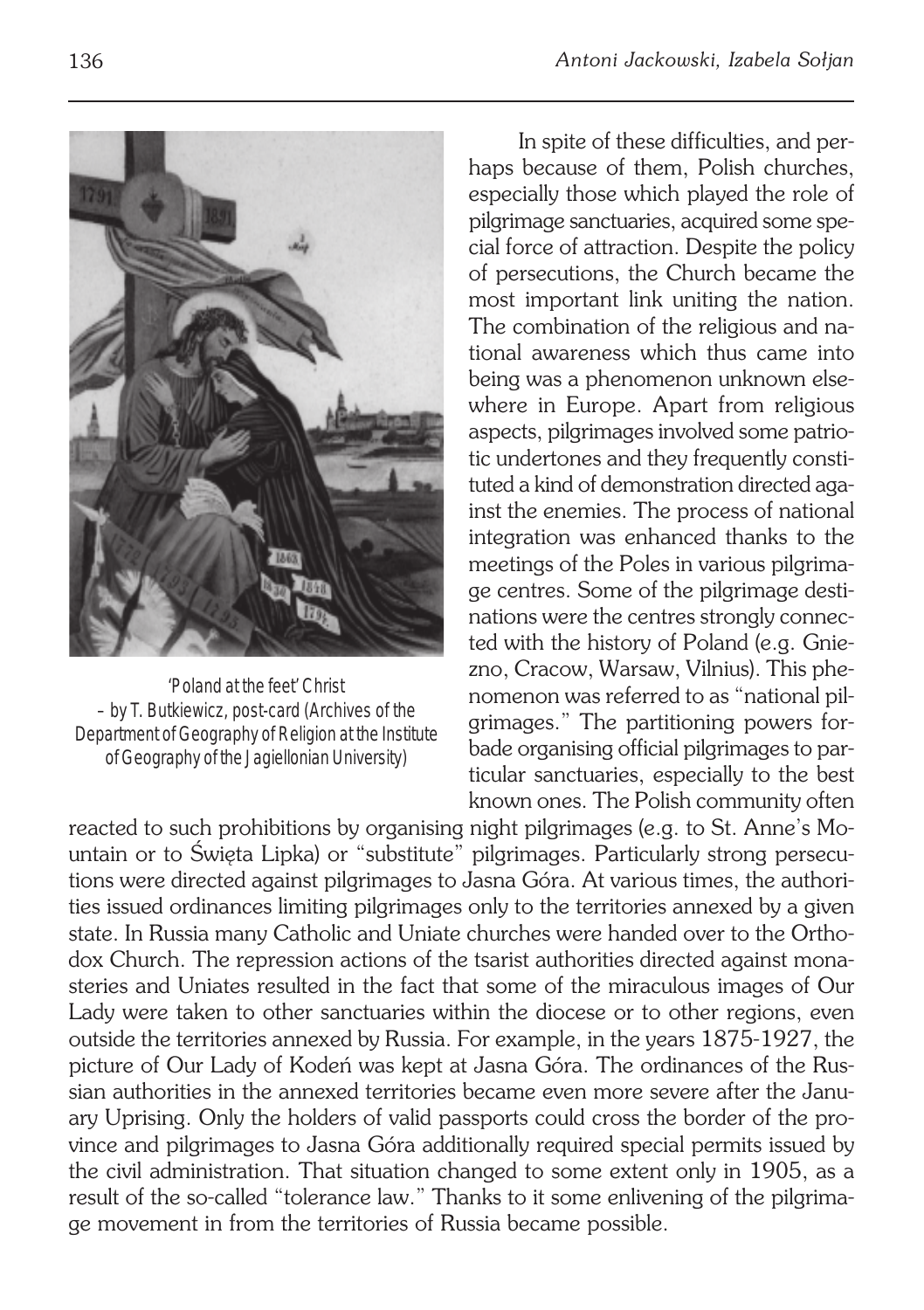In the territories annexed by Austria, the "Josephism" policy resulted in obstac− les as far as the activity of the sanctuaries and organisation of pilgrimages was con− cerned. Under the pretext of fighting "superstitions," the authorities confiscated votive offerings, silver robes and crowns from the images of Our Lady. Those restric− tive measures limited the range of influence of some of the worship centres. Some enlivening of religious migrations was only possible in the period of the political autonomy in Galicia, that is, in the late 1860s. Also at that time, the conditions for a large−scale development of the activity of the Church became more favourable as compared to the situation in the remaining annexed territories. Thus, pilgrimage migrations became more active. This situation also accounted for the fact that al− most all coronations of St. Mary's images held in the Polish lands at the turn of the 19<sup>th</sup> century took place in the sanctuaries located in the territories annexed by Austria.

Each of the existing sanctuaries contributed to strengthening the religious, lo− cal, regional and national bonds between people. For instance, according to J. Gó− recki, the Silesian pilgrimages to the sanctuaries dedicated to St. Mary were "a me− ans of sustaining the Polish 'substance' and faith during the Kulturkampf period." Many of those sanctuaries (e.g. St. Anne's Mountain, Piekary Śląskie, Gietrzwałd, Święta Lipka or Wejherowo) were vital educational and cultural centres, in the bro− adest possible sense. They popularised the Polish language and Polish culture among the local population and among the pilgrims, using for that purpose the hymn bo− oks, prayer books or popular historical publications. St. Anne's Mountain was consi− dered to be a Polish stronghold, whose status in Silesia was comparable with that of Wawel Castle (*"Here Silesia has its Wanda and its Holy Wawel"*).

The close relationships between the worship of St. Mary and the patriotic trends, existing since the  $17<sup>th</sup>$  and  $18<sup>th</sup>$  centuries, made the Poles from all the annexed territories perceive Jasna Góra as a symbol of national identity and unity. Similarly, national undertones could be discerned in the constantly developing pilgrimages to Ostra Brama in Vilnius, Gietrzwałd, St. Anne's Mountain, Piekary Śląskie or Kalwa− ria Zebrzydowska. The celebrations connected with the coronations of the miraculo− us images of Our Lady changed into great religious and patriotic manifestations.

Throughout the centuries, Jasna Góra has always been a focal point in the history of Poland and was connected with the major events. The fact that the Black Madonna was also referred to as "Mother" or the "Queen of Poland" also testifies to the status of Her cult. The most important victories in the history of Poland, such as Grunwald (1410), Chocim (1621), Vienna (1683) or "the Vistula Miracle" (1920), are attributed to the intercession of Our Lady of Częstochowa. According to J. Ro− żej, the tendency to link the worship of the Lady of Jasna Góra with the fate of the Polish Nation appeared quite a long time ago. The Miraculous Picture, on the other hand, has been perceived as an alternative national emblem of Poland. The cult of the Madonna of Częstochowa, identified with the Queen of Poland, was the worship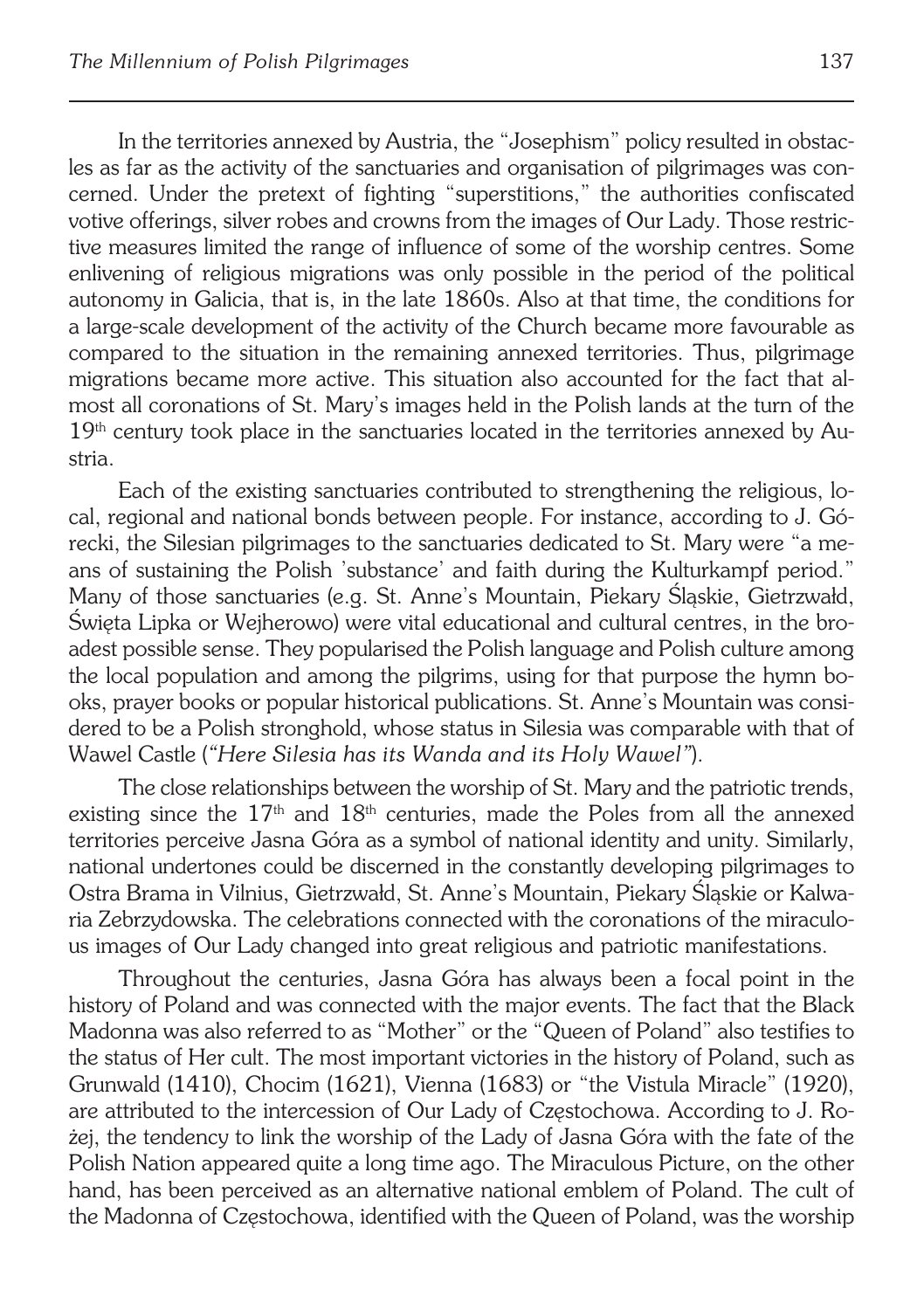which was a source of fear for the enemies of Poland. The partitioning powers, and later the Nazis and the communists, were well aware that without eradicating or at least limiting the worship, any attempts of depriving the Poles of their national iden− tity would be fruitless. That is why, those authorities always intended to ban the pilgrimages to Jasna Góra or at least to limit them as much as possible. The prohibi− tions to organise pilgrimages to Jasna Góra, which were issued by the enemies at various times, did not bring about the anticipated results. The tsarist authorities even called Our Lady of Częstochowa the "chief revolutionary" in the Kingdom of Poland. The pilgrims would always carry banners with the Polish Eagle and other national icons and they sang patriotic songs. That "patriotic" *genius loci* was emphasised by the creators of the national culture who went there as pilgrims. After the loss of independence, Jasna Góra became the second spiritual capital of Poland besides Cracow. In 1903, this idea was summed up by Henryk Sienkiewicz, when he wrote the following words in the visitors' book at Jasna Góra: *"In Częstochowa, at Jasna Góra, beats the immortal heart of the Polish people..."*

Pope John Paul II has often stressed the significance of the Jasna Góra sanctu− ary in the history of Poland. Among others, he once described Jasna Góra in the following words: *"Jasna Góra is ... not only a pilgrimage destination for the Poles from Poland and from all over the world. Jasna Góra is a national shrine. Put your ears to that holy place to hear how the heart of the nation beats within the Heart of the Mother" (1979).*

Eventually, we would like to discuss briefly the Polish phenomenon of the "na− tional pilgrimages" connected with Cracow. In 1912, K. Borelowski wrote: *"Trips to Cracow are becoming an equivalent of the pious pilgrimages to Częstochowa, Kalwaria and other places famous for miracles. In one case the prominent fac− tors that are involved here have a religious character, in the other a national one, but in its essence this is the same phenomenon in both cases."* The phenomenon as such emerged in the second half of the 19<sup>th</sup> century and lasted till the First World War. At that time Cracow was again assuming the status of the spiritual capital of Poland. Throughout the centuries it had also become the most important national necropolis. During the captivity of Poland the concentration of the *sacred* and the necropolis function, made Cracow the most important basis of Polish life, or, as it is written by Franciszek Ziejka *"it assumed the role of a "Polish centre," which one should visit, come to know and love."*

It was almost a tradition that Cracow attracted the intelligentsia, and in particu− lar the representatives of the intellectual elite. They were able to feel the Polish character of the city, and here they were looking for inspiration for their artistic or academic activity. More enlightened Poles were also concerned with attracting other social groups, especially peasants, to Cracow. In F. Ziejka's opinion, creating favo− urable conditions for their stay in the city, as well as providing them with a proper religious and patriotic programme was supposed to *"... start the great work at the grass−roots level, working to "transform" the Emperor's peasants into Poles. ...*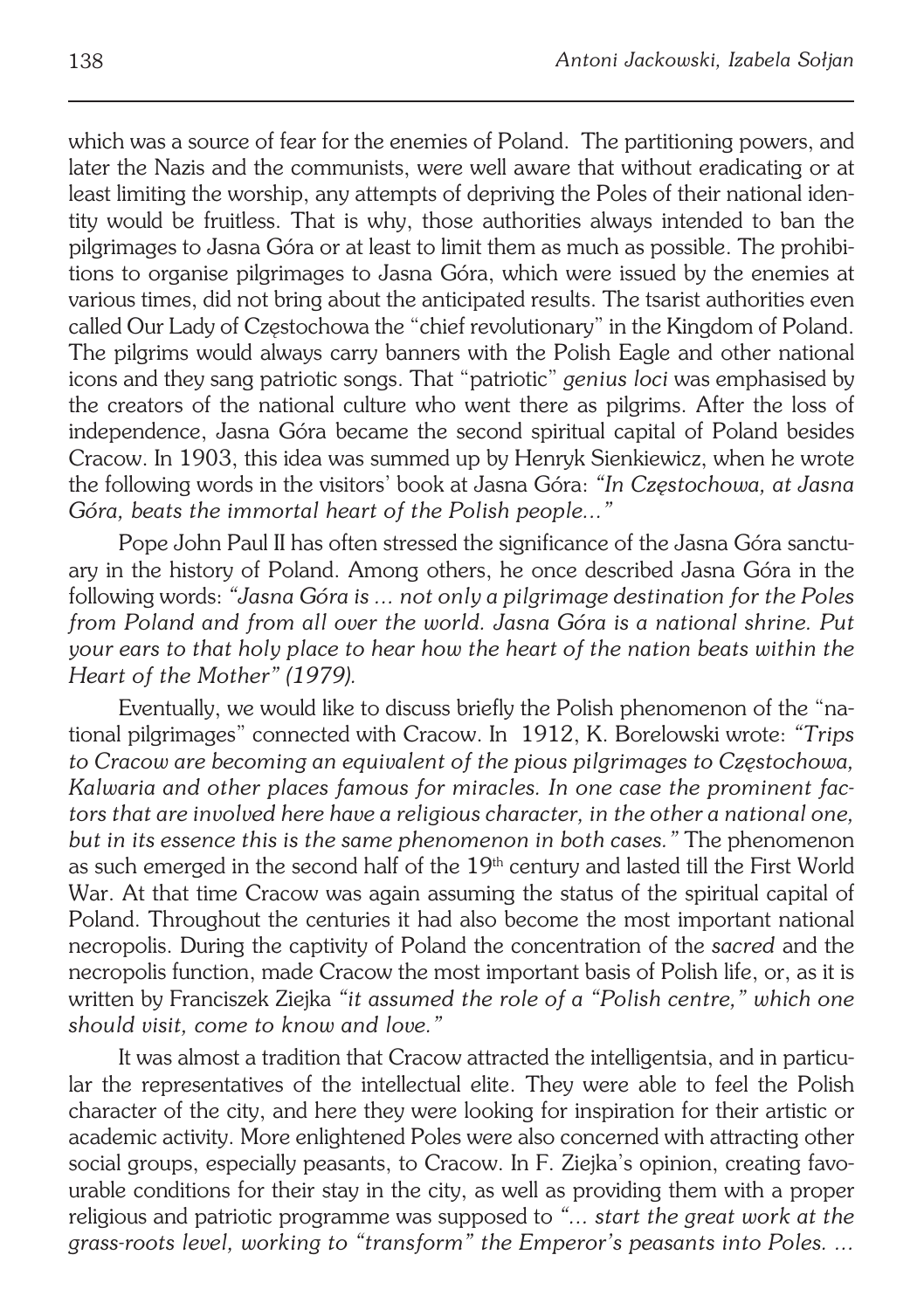*Here the peasant pilgrims were to undergo their final transformation into Po− les."*

At the turn of the 19<sup>th</sup> century, more visits from Upper Silesia were observed. According to J. Górecki *"a pilgrimage to Cracow ... enhanced the faith, as well as the love of the mother tongue. In the mentality of the People of Upper Silesia it became almost a religious and national commandment. ... The religious and national pilgrimages to Cracow played an important role in their way towards the national awareness."*

The post−war period, when Poland was under the communist rule, confirmed the fact that the co−existence of the religious and patriotic motives in pilgrimages had a timeless character and that it became more intensive in response to the increase of political, social and economic persecutions.

Jasna Góra played a special role in the communist period. The pilgrimages to the sanctuary, especially the pedestrian ones, became a unique symbol of the identi− fication of the Church with the nation. Peregrinations to Jasna Góra were at the same time a form of religious and patriotic manifestation, as well as a form of protest against the communist system. Such manifestations were particularly prominent in the years of the martial law. Gradually, some inhabitants of other countries of the "communist block" started joining that protest through their participation in pede− strian pilgrimages. In the time of the martial law, the regime tired hardest to sup− press the Pilgrimage of the Working People, organised since 1982, out of the initia− tive of Priest Jerzy Popiełuszko.

One can by no means neglect the patriotic trend that was always present du− ring the pilgrimages of John Paul II to Poland. It was present in his preaching during numerous services and meetings.

A specific centre in which the religious and the patriotic trends overlapped most notably was Warsaw and in particular the sanctuary dedicated to St. Stanisław Kostka in the district of Żoliborz. The tomb of Priest Jerzy Popiełuszko, who was killed in 1984 by the communist secret police, is situated there. Pilgrimages came here from all over Poland. They were both professional and class pilgrimages. Among the pilgrims were people from abroad. In the years 1984−1994, Priest Jerzy's tomb was visited by 12 million pilgrims. The visits of the leaders and politicians from the "free world" to Priest Jerzy's tomb, during their official visits to communist−ruled Poland, were a form of a political demonstration. The visit paid there by John Paul II during his pilgrimage to Poland in 1987 was of particular significance.

The ending millennium of the Polish history is encompassed by two important religious events connected with pilgrimages. In the early days of Christianity in Po− land, our lands were visited by the German Emperor, Otto III, who made a pilgrima−

**7.**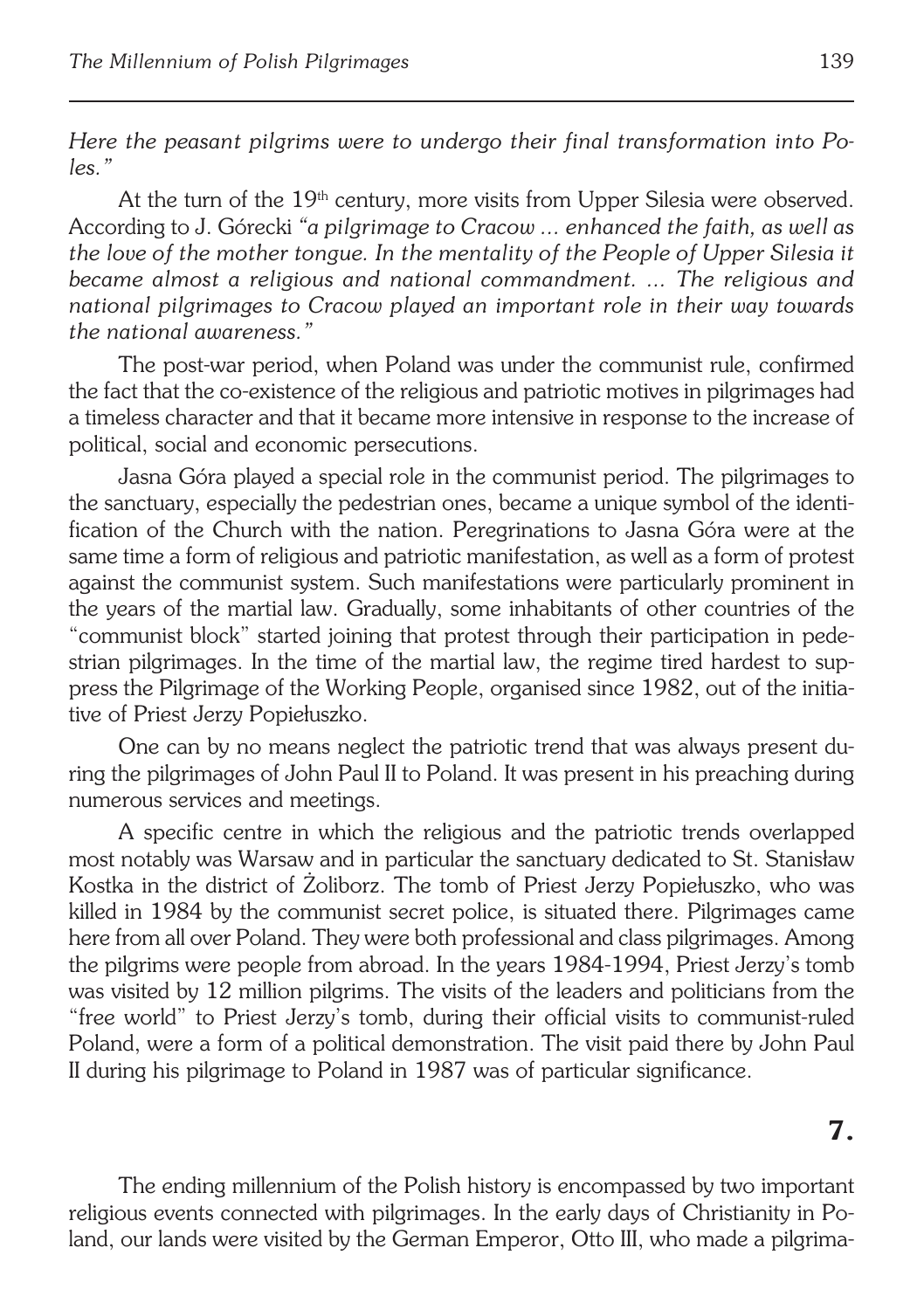ge to St. Adalbert's grave in Gniezno. This date is accepted as the beginning of Christian pilgrimages in Poland. And then, at the end of this millennium, in 1991, instead of a ruler and his court, almost 2 million young people from all over the world come to Poland with a religious goal in mind. They wanted to meet the Polish Pope, expecting him to support their aspirations and the efforts they made in order to enter the third millennium as one community, free of any divisions and political boundaries. Both the above−mentioned events clearly mark the timeless character of the pilgrimage phenomenon, which is a special testimony of the cultural unity of our country and the continent.

#### **Bibliography:**

Chadam A., 1997

*Krótka historia Kalwarii Zebrzydowskiej [A Short History of Kalwaria Zebrzydow− ska]*, Kalwaria Zebrzydowska.

Fridrich A., 1903−1911

*Historye cudownych obrazów Najśw. Maryi Panny w Polsce* [History of the Miraculo− us Pictures of the Holy Virgin Mary in Poland], vol. 1−4, Cracow.

Jackowski A., 1991

*Pielgrzymki i turystyka religijna w Polsce* [Pilgrimages and Religious Tourism in Po− land.], Warsaw.

Jackowski A., 1998

*Pielgrzymowanie* [Pilgrimaging], Wrocław.

Jackowski A., Sołjan I., Bilska−Wodecka E., 1999

*Religie świata. Szlaki pielgrzymkowe.* [Religions of the World. Pilgrimage Trails.] in "Wielka Encyklopedia Geografii Świata", vol. XVI, Poznań.

Jackowski A., Witkowska A., Jabłoński Z., Sołjan I., Bilska E., 1996

*Przestrzeń i sacrum. Geografia kultury religijnej w Polsce i jej przemiany w okresie od XVII do XX w. na przykładzie osrodków kultu i migracji pielgrzymkowych,* [Spa− ce and the Sacred. Geography of Religious Cultre in Poland and Its Transformations from the 17<sup>th</sup> to the 20<sup>th</sup> Century, as Exemplified by the Centres of Worship and Pilgri− mage Migrations], Cracow.

Jackowski A., (ed.)

*Tradycje, wspólczesność i przyszłość pielgrzymen w Kalwarii Zebrzydowskiej* [Tradi− tions, the Present and the Future of Pilgrimages in Kalwaria Zebrzydowska] Cracow 1995 ("Peregrinus Cracoviensis, issue 2)